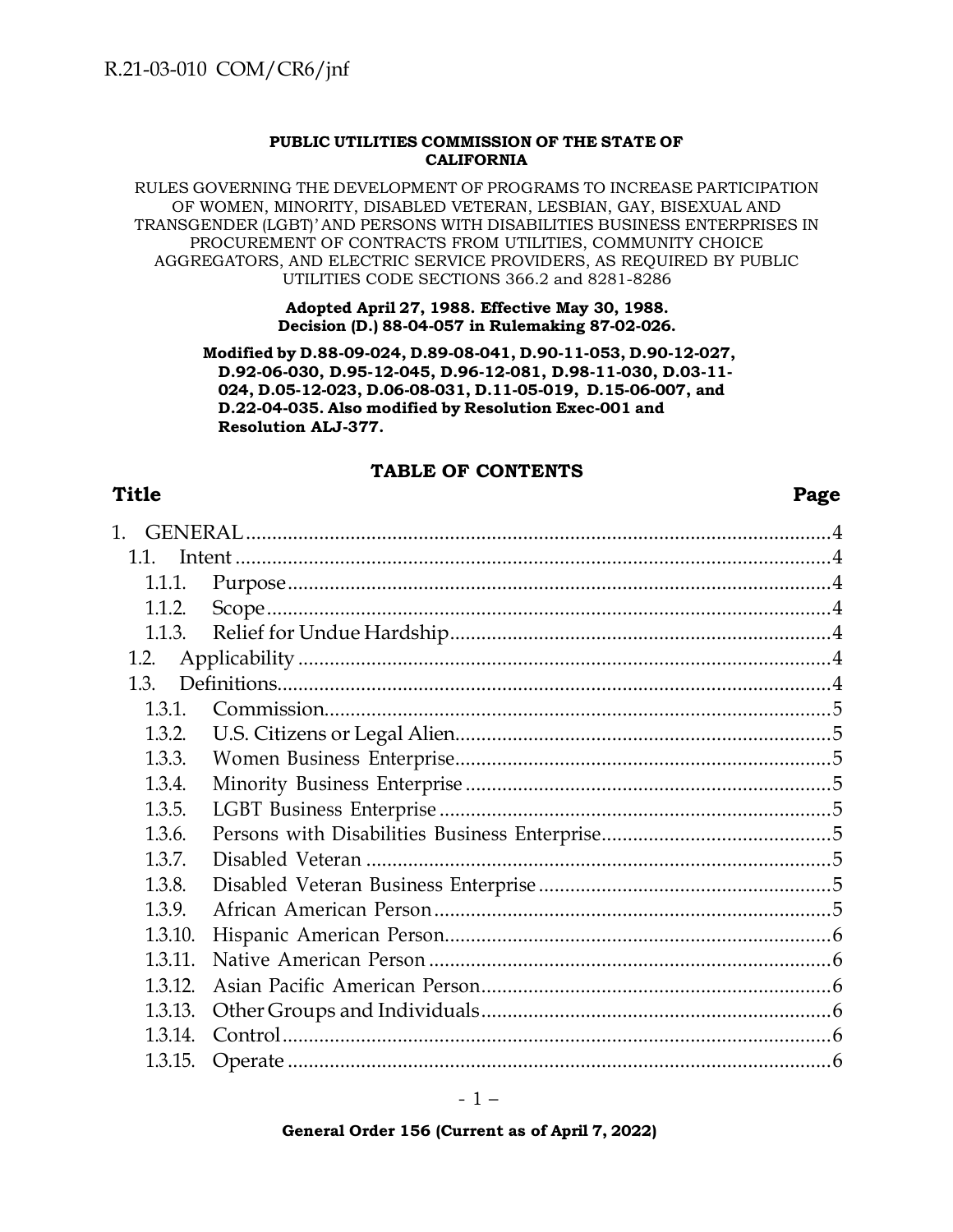|         | 1.3.16.                                                          |    |
|---------|------------------------------------------------------------------|----|
| 1.3.17. |                                                                  |    |
| 1.3.18. |                                                                  |    |
| 1.3.19. |                                                                  |    |
| 1.3.20. |                                                                  |    |
| 1.3.21. |                                                                  |    |
| 1.3.22. |                                                                  |    |
| 1.3.23. |                                                                  |    |
|         | 1.3.24.                                                          |    |
|         | 1.3.25.                                                          |    |
| 1.3.26. |                                                                  |    |
|         |                                                                  |    |
| 2.      |                                                                  |    |
| 2.1.    |                                                                  |    |
| 2.2.    | Assessing Suitability of Eligible Supplier to Bid on Procurement |    |
|         |                                                                  |    |
| 2.3.    |                                                                  |    |
| 2.4.    |                                                                  |    |
| 2.5.    |                                                                  |    |
| 2.6.    |                                                                  |    |
| 2.7.    |                                                                  |    |
| 3.      |                                                                  |    |
| 4.      |                                                                  |    |
| 4.1.    |                                                                  |    |
| 4.2.    |                                                                  |    |
| 4.3.    | Qualifying as a Disabled Veteran Business Enterprise  11         |    |
|         |                                                                  |    |
|         | 6. IMPLEMENTATION.                                               | 11 |
| 6.1.    | Internal Program Development and Employee Training 11            |    |
| 6.2.    |                                                                  |    |
| 6.3.    |                                                                  |    |
|         | 7. REVIEW OF CERTIFIICATIONS AND DENIALS OF CERTIFICATIONS 14    |    |
| 7.1.    |                                                                  |    |
| 7.2.    |                                                                  |    |
| 7.3.    |                                                                  |    |
| 7.4.    |                                                                  |    |
|         |                                                                  |    |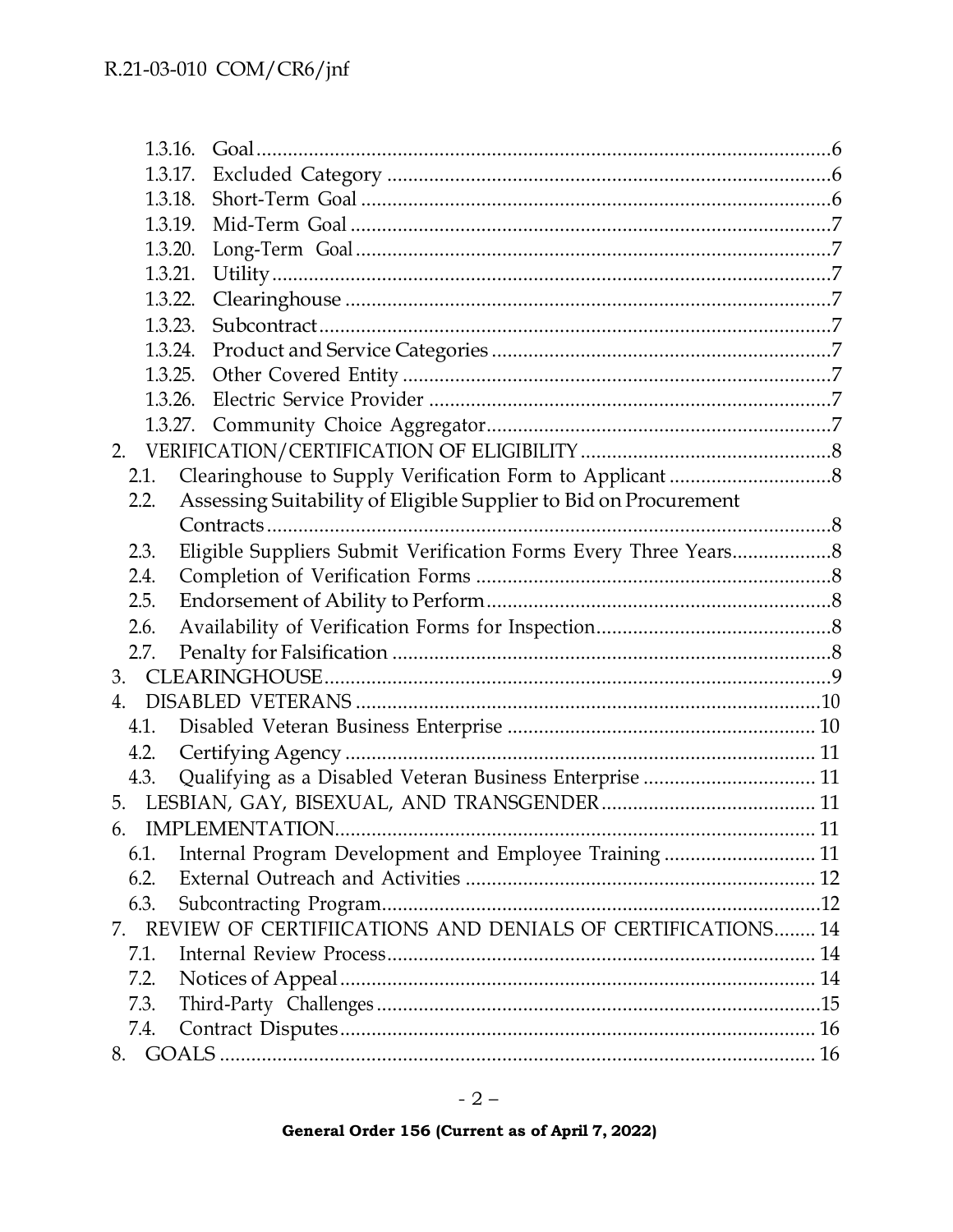| 8.1.<br>8.2.<br>8.3.<br>8.4.<br>8.5.<br>Setting of Goals by Major Category of Products/ Services  17<br>8.6.<br>8.7.<br>8.8.<br>8.9.<br>8.10.<br>8.11.<br>9.2.<br>Community Choice Aggregators and Electric Service Providers that are<br>10.2.<br>11. ANNUAL PLANS FOR COMMUNITY CHOICE AGGREGATORS AND<br>ELECTRIC SERVICE PROVIDERS THAT ARE PUBLIC AGENCIES 23<br>12. ANNUAL FORMS FOR SMALLER UTILITIES AND SMALLER ELECTRIC<br>14. WORKFORCE DIVERSITY AND BOARD DIVERSITY REPORTING 24 |  |  |
|-----------------------------------------------------------------------------------------------------------------------------------------------------------------------------------------------------------------------------------------------------------------------------------------------------------------------------------------------------------------------------------------------------------------------------------------------------------------------------------------------|--|--|
|                                                                                                                                                                                                                                                                                                                                                                                                                                                                                               |  |  |
|                                                                                                                                                                                                                                                                                                                                                                                                                                                                                               |  |  |
|                                                                                                                                                                                                                                                                                                                                                                                                                                                                                               |  |  |
|                                                                                                                                                                                                                                                                                                                                                                                                                                                                                               |  |  |
|                                                                                                                                                                                                                                                                                                                                                                                                                                                                                               |  |  |
|                                                                                                                                                                                                                                                                                                                                                                                                                                                                                               |  |  |
|                                                                                                                                                                                                                                                                                                                                                                                                                                                                                               |  |  |
|                                                                                                                                                                                                                                                                                                                                                                                                                                                                                               |  |  |
|                                                                                                                                                                                                                                                                                                                                                                                                                                                                                               |  |  |
|                                                                                                                                                                                                                                                                                                                                                                                                                                                                                               |  |  |
|                                                                                                                                                                                                                                                                                                                                                                                                                                                                                               |  |  |
|                                                                                                                                                                                                                                                                                                                                                                                                                                                                                               |  |  |
|                                                                                                                                                                                                                                                                                                                                                                                                                                                                                               |  |  |
|                                                                                                                                                                                                                                                                                                                                                                                                                                                                                               |  |  |
|                                                                                                                                                                                                                                                                                                                                                                                                                                                                                               |  |  |
|                                                                                                                                                                                                                                                                                                                                                                                                                                                                                               |  |  |
|                                                                                                                                                                                                                                                                                                                                                                                                                                                                                               |  |  |
|                                                                                                                                                                                                                                                                                                                                                                                                                                                                                               |  |  |
|                                                                                                                                                                                                                                                                                                                                                                                                                                                                                               |  |  |
|                                                                                                                                                                                                                                                                                                                                                                                                                                                                                               |  |  |
|                                                                                                                                                                                                                                                                                                                                                                                                                                                                                               |  |  |
|                                                                                                                                                                                                                                                                                                                                                                                                                                                                                               |  |  |
|                                                                                                                                                                                                                                                                                                                                                                                                                                                                                               |  |  |
|                                                                                                                                                                                                                                                                                                                                                                                                                                                                                               |  |  |
|                                                                                                                                                                                                                                                                                                                                                                                                                                                                                               |  |  |
|                                                                                                                                                                                                                                                                                                                                                                                                                                                                                               |  |  |
|                                                                                                                                                                                                                                                                                                                                                                                                                                                                                               |  |  |
|                                                                                                                                                                                                                                                                                                                                                                                                                                                                                               |  |  |
|                                                                                                                                                                                                                                                                                                                                                                                                                                                                                               |  |  |
|                                                                                                                                                                                                                                                                                                                                                                                                                                                                                               |  |  |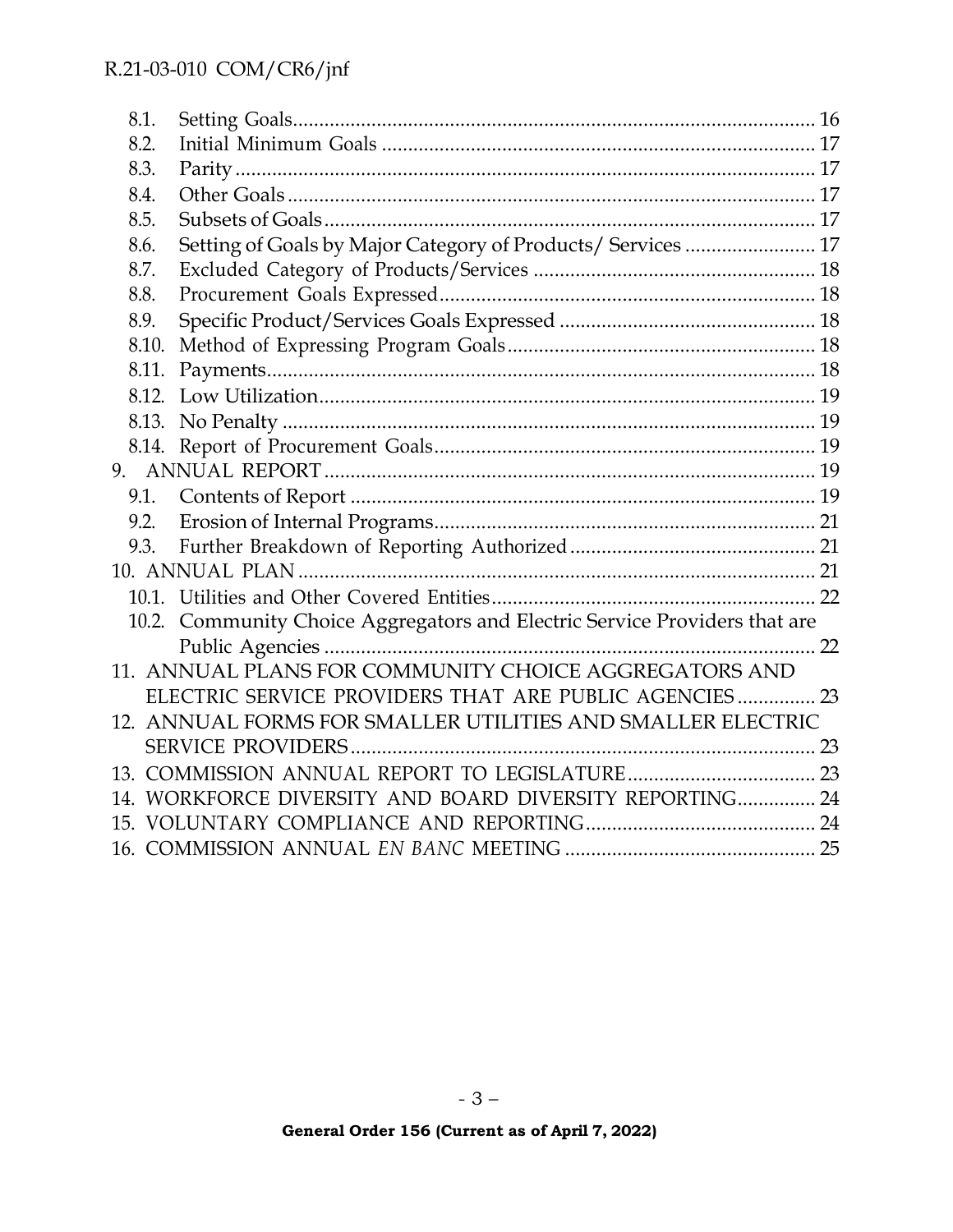### <span id="page-3-1"></span><span id="page-3-0"></span>**1. GENERAL**

#### <span id="page-3-2"></span>**1.1. Intent**

#### **1.1.1. Purpose**

These rules implement California Public Utilities Code (Pub. Util. Code) § 366.2 and §§ 8281-8286, which require the Commission to establish rules for (1) electric utilities, gas utilities, water utilities, wireless telecommunications service providers, telephone utilities, and electric service providers with gross annual California revenues exceeding \$15,000,000 and their Commissionregulated subsidiaries and affiliates and (2) community choice aggregators with gross annual revenues exceeding \$15,000,000 to submit annual plans and reports, excepted as noted below, for purposes of increasing procurement in all categories from business enterprises owned and controlled by women, minority, disabled veteran, and LGBT. Persons with disabilities was added to the Supplier Diversity Program by the Commission. Additionally, pursuant to Pub. Util. Code  $\S 366. 2(m)(1)$ , these rules direct community choice aggregators to submit different information for annual plans, meaning detailed and verifiable annual plans to address increasing procurement from small and local business enterprises. All utilities are referred to herein as "utilities." Non-utility entities, meaning electric service providers and community choice aggregators, are collectively referred to herein as "other covered entities."

#### <span id="page-3-3"></span>**1.1.2. Scope**

The Commission may revise GO 156 on the basis of experience gained in the application and/or changes in legislation.

### <span id="page-3-4"></span>**1.1.3. Relief for Undue Hardship**

In cases where these rules result in undue hardship or unreasonable expense to a utility or other covered entity, the utility or other covered entity may request relief from the Commission in accordance with the Commission's Rules of Practice and Procedure. Where the relief requested is minor or temporary in nature, a utility may apply for such relief through an advice letter filing. Any advice letter filing must, at a minimum, be served on the service list of Rulemaking 21-03-010 (or successor proceeding).

## <span id="page-3-5"></span>**1.2. Applicability**

To the extent set forth herein, these rules apply to electric utilities, gas utilities, water utilities, wireless telecommunications service providers, telephone utilities, and electric service providers with gross annual California revenues exceeding \$15,000,000 and their commission-regulated subsidiaries and affiliates. To the extent set forth herein, these rules also apply to community choice aggregators with gross annual revenues exceeding \$15,000,000.

### <span id="page-3-6"></span>**1.3. Definitions**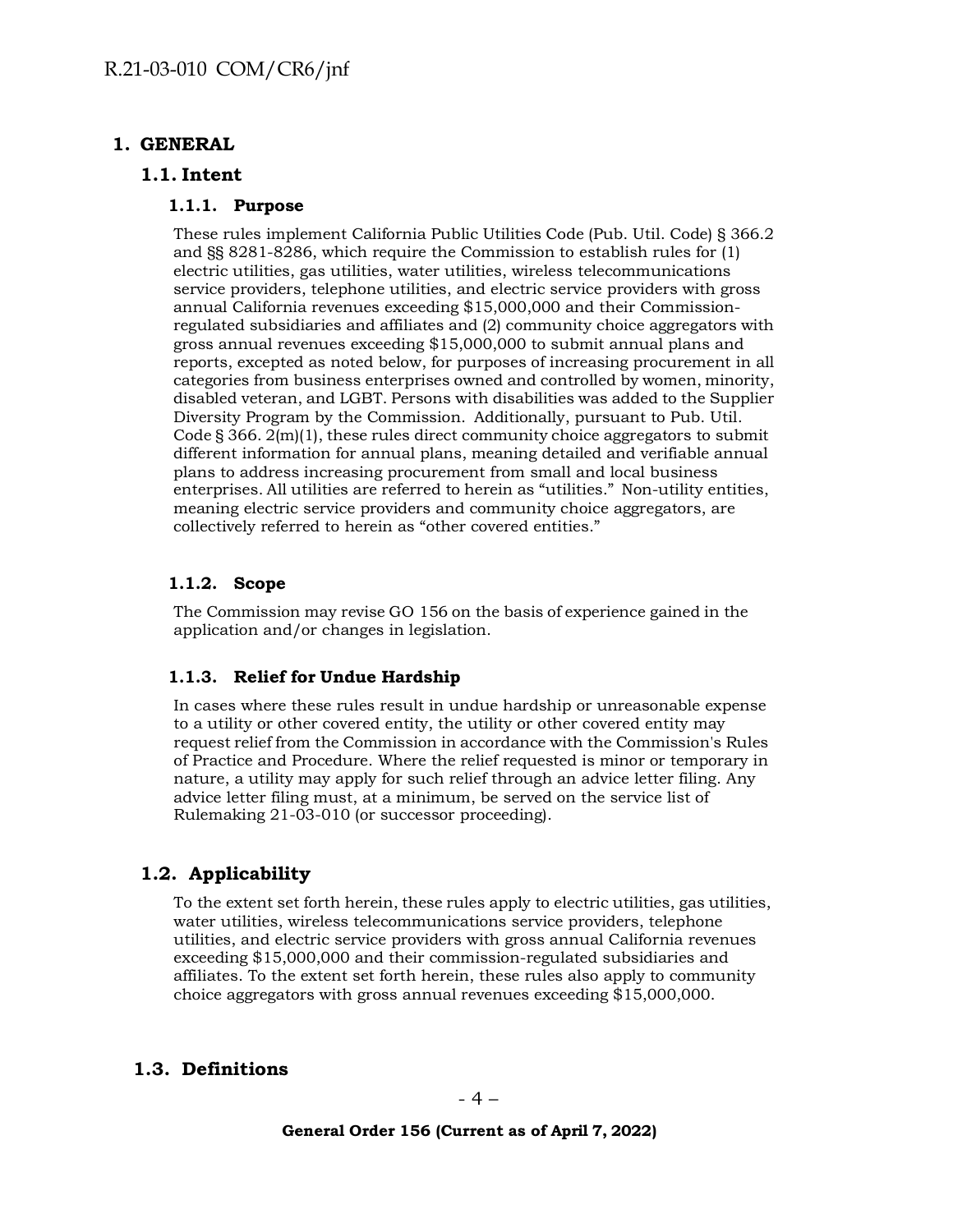### <span id="page-4-0"></span>**1.3.1. Commission**

"Commission" means the California Public Utilities Commission, as provided for in Article XII of the California Constitution.

### <span id="page-4-1"></span>**1.3.2. U.S. Citizens or Legal Alien**

Under these rules, persons owning an eligible suppliers must be either U.S. citizens or legal aliens with permanent residence status in the United States.

### <span id="page-4-2"></span>**1.3.3. Women Business Enterprise**

"Women business enterprise" means (1) a business enterprise (a) that is at least 51% owned by a woman or women or (b) if a publicly owned business, at least 51% of the stock of which is owned by one or more women, and (2) whose management and daily business operations are controlled by one or more of those individuals.

### <span id="page-4-3"></span>**1.3.4. Minority Business Enterprise**

"Minority business enterprise" means (1) a business enterprise (a) that is at least 51% owned by a minority individual or group(s) or (b) if a publicly owned business, at least 51 % of the stock of which is owned by one or more minority groups, and (2) whose management and daily business operations are controlled by one or more of those individuals. The contracting utility or other covered entity shall presume that minority includes, but is not limited to, African Americans, Hispanic Americans, Native Americans, Asian Pacific Americans, and other groups as defined herein.

### <span id="page-4-4"></span>**1.3.5. LGBT Business Enterprise**

"LGBT business enterprise" means (1) a business enterprise (a) that is at least 51% owned by a lesbian, gay, bisexual, or transgender person or persons or (b) if a publicly owned business, at least 51% of the stock of which is owned by one or more lesbian, gay, bisexual, or transgender persons; and (2) whose management and daily business operations are controlled by one or more of those individuals.

### <span id="page-4-5"></span>**1.3.6. Persons with Disabilities Business Enterprise**

"Persons with disabilities business enterprise" means (1) a business enterprise (a) that is at least 51% owned by a person or persons with a disability or (b) if a publicly owned business, at least 51 % of the stock of which is owned by one or more persons with a disability; and (2) whose management and daily business operations are controlled by one or more of those individuals.

## <span id="page-4-6"></span>**1.3.7. Disabled Veteran**

"Disabled veteran" refers to a veteran of the military, naval, or air service of the United States with a service-connected disability who is a resident of the State of California.

### <span id="page-4-7"></span>**1.3.8. Disabled Veteran Business Enterprise**

"Disabled veteran business enterprise" is defined in Section 4, herein.

### <span id="page-4-8"></span>**1.3.9. African American Person**

"African American person," for purposes of GO 156, refers to a person having origins in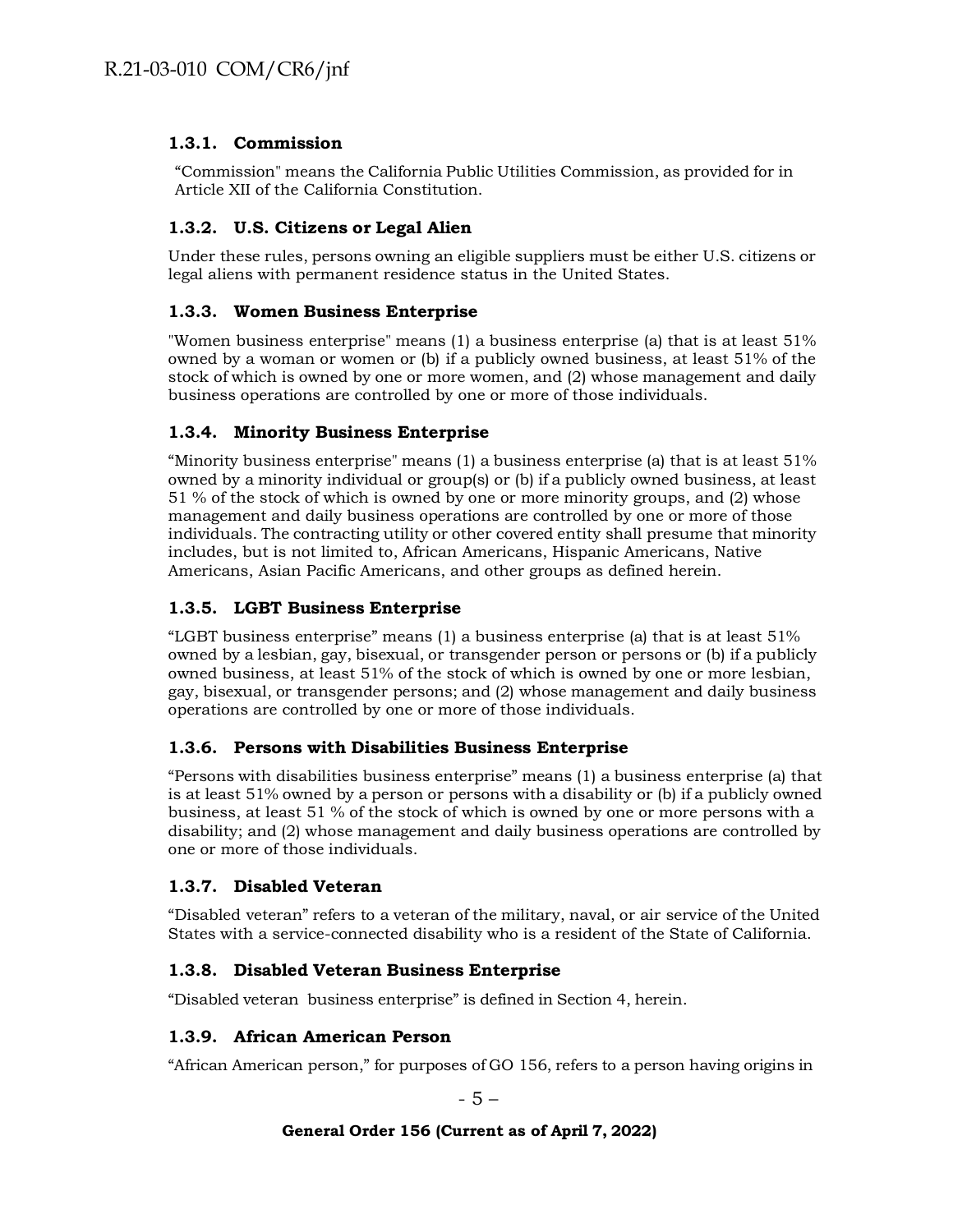any black racial groups of Africa.

#### <span id="page-5-0"></span>**1.3.10. Hispanic American Person**

"Hispanic American person," for purposes of GO 156, refers to a person of Mexican, Puerto Rican, Cuban, South or Central American, Caribbean, and other Spanish culture or origin.

### <span id="page-5-1"></span>**1.3.11. Native American Person**

"Native American person," for purposes of GO 156, refers to a person having origin in any of the original peoples of North America or the Hawaiian Islands, in particular, American Indians, Eskimos, Aleuts, and Native Hawaiians.

#### <span id="page-5-2"></span>**1.3.12. Asian Pacific American Person**

"Asian Pacific American person," for purposes of GO 156, refers to a person having origin in Asia or the Indian subcontinent, including, but not limited to, persons from Japan, China, the Philippines, Vietnam, Korea, Samoa, Guam, the U.S. Trust Territories of the Pacific, Northern Marianas, Laos, Cambodia, Taiwan, India, Pakistan, and Bangladesh.

### <span id="page-5-3"></span>**1.3.13. Other Groups and Individuals**

"Other groups or individuals" means persons found to be disadvantaged by the U.S. Small Business Administration pursuant to Section 8(a) of the Small Business Act, as amended (15 U.S.C. 637 (a)) or the U.S. Secretary of Commerce, pursuant to Section 5 of Executive Order 11625.

### <span id="page-5-4"></span>**1.3.14. Control**

"Control" means exercising the power to make policy decisions.

### <span id="page-5-5"></span>**1.3.15. Operate**

To "operate" means to be actively involved in the day-to-day management. It is not enough to merely be an officer or director.

#### <span id="page-5-6"></span>**1.3.16. Goal**

"Goal" means a target which, when achieved, indicates progress in a preferred direction. A goal is neither a requirement nor a quota.

#### <span id="page-5-7"></span>**1.3.17. Excluded Category**

"Excluded category" means a category of products or services which may be removed from the dollar base used to establish goals, pursuant to former Section 8.5 of this General Order, because of the established unavailability of eligible suppliers capable of supplying those products or services.

#### <span id="page-5-8"></span>**1.3.18. Short-Term Goal**

"Short-term goal" means a goal applicable to a period of one (1) year.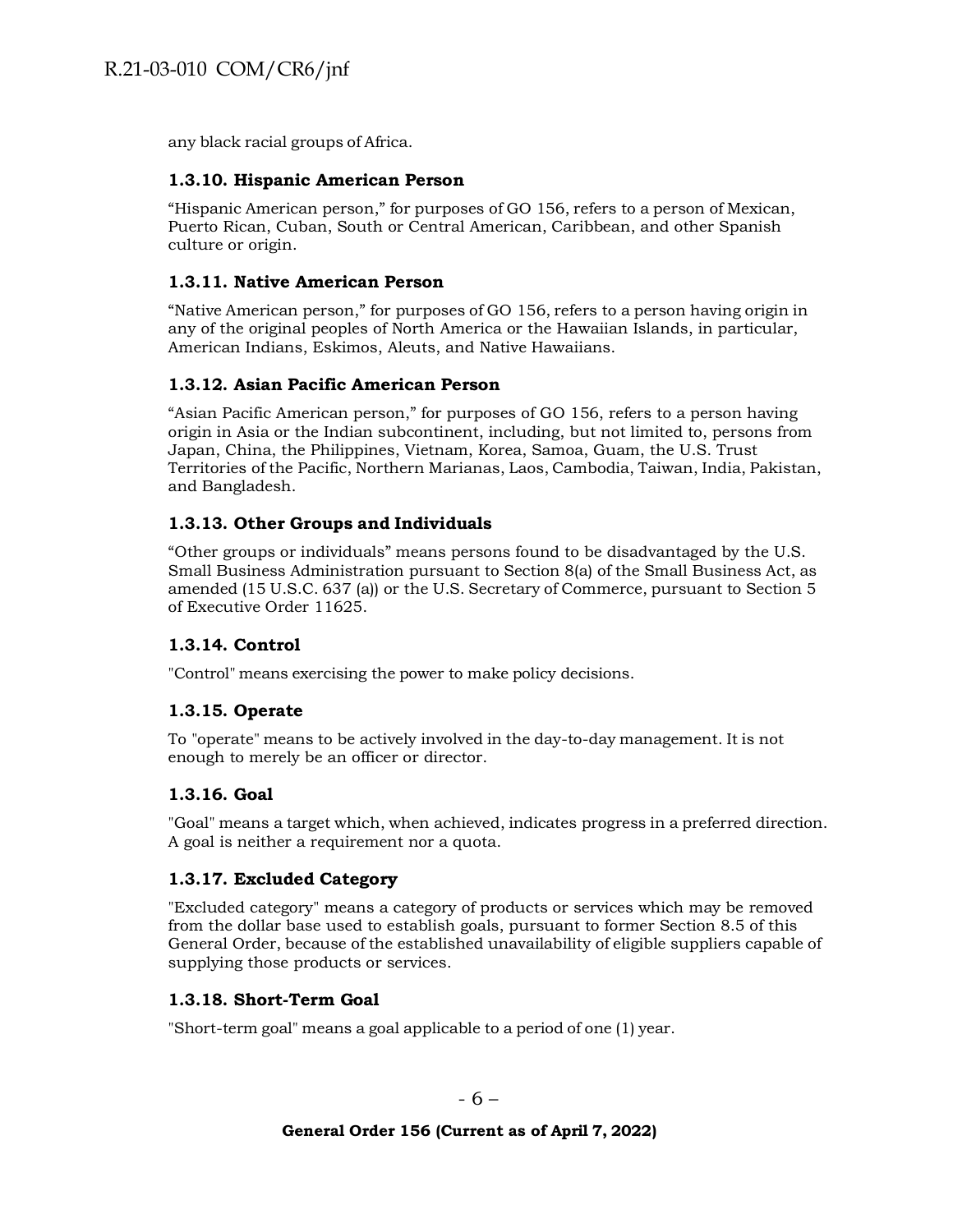### <span id="page-6-0"></span>**1.3.19. Mid-Term Goal**

"Mid-term goal" means a goal applicable to a period of three (3) years.

### <span id="page-6-1"></span>**1.3.20. Long-Term Goal**

"Long-term goal" means a goal applicable to a period of five (5) years.

### <span id="page-6-2"></span>**1.3.21. Utility**

"Utility" means electric utilities, gas utilities, water utilities, wireless telecommunications service providers, and telephone utilities with gross annual California revenues exceeding \$15,000,000 and their Commission-regulated subsidiaries and affiliates.

### <span id="page-6-3"></span>**1.3.22. Clearinghouse**

"Clearinghouse" means a Commission-supervised program or entity that shall conduct certifications/verifications and maintain a database of eligible suppliers for the use of utilities and other covered entities under the Commission's Supplier Diversity Program.

### <span id="page-6-4"></span>**1.3.23. Subcontract**

"Subcontract" means any agreement or arrangement between a contractor and any party or person (in which the parties do not stand in the relationship of an employer and an employee): (1) For the furnishing of supplies or services for the use of real or personal property, including lease arrangements, which, in whole or in part, is necessary to the performance of any one or more contracts; or (2) Under which any portion of the contractor's obligation under any one or more contracts is performed, undertaken or assumed.

### <span id="page-6-5"></span>**1.3.24. Product and Service Categories**

"Product and service categories" means product and service categories as defined by the Standard Industrial Classification (SIC) system maintained by the United States Department of Labor, Occupational Safety and Health Administration, as they currently read or as amended or as defined by any other updated classification system that supersedes the SIC system.

### <span id="page-6-6"></span>**1.3.25. Other Covered Entity**

"Other covered entity" means electric service providers and community choice aggregators.

### <span id="page-6-7"></span>**1.3.26. Electric Service Provider**

"Electric service provider" means as that term is defined in Pub. Util. Code § 218.3 and used in Pub. Util. Code § 8281-8286.

### <span id="page-6-8"></span>**1.3.27. Community Choice Aggregator**

"Community choice aggregator" means (1) an entity created pursuant to Pub. Util. Code §366.2; and (2) with gross annual revenues exceeding \$15,000,000, except when used herein to specifically reference community choice aggregators with gross annual revenues of less than \$15,000,000.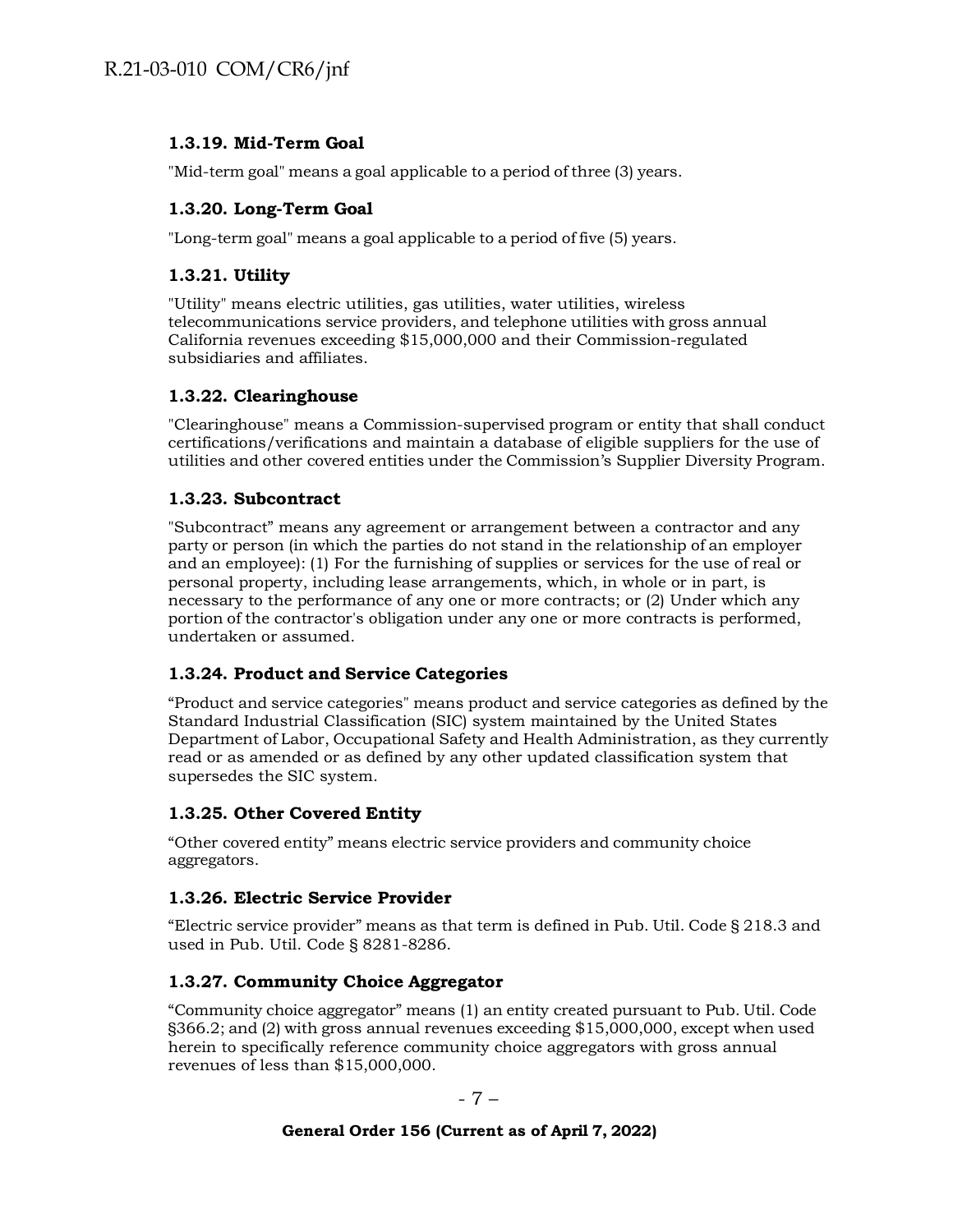## <span id="page-7-0"></span>**2. VERIFICATION/CERTIFICATION OF ELIGIBILITY**

The following rules shall be used to verify the eligibility of business enterprises owned and controlled by women, minority, LGBT, or persons with disabilities for participation in procurement contracts under the Commission's Supplier Diversity Program. Disabled veterans are addressed in a separate section herein.

## <span id="page-7-1"></span>**2.1. Clearinghouse to Supply Verification Form to Applicant**

The Clearinghouse, as described in Section 3, shall supply a verification form to the applicant. An applicant completes the verification form and returns it to the Clearinghouse for processing. Suppliers/applicants that are certified/verified under GO 156 are referred to herein as "eligible suppliers."

## <span id="page-7-2"></span>**2.2. Assessing Suitability of Eligible Supplier to Bid on Procurement Contracts**

In assessing the suitability of an eligible supplier to bid for procurement contracts, a utility or other covered entity may require additional information or the completion of additional forms to comply with specific requirements created by the unique character of its business, such as insurance requirements, product and service codes, and bonding limits. A utility or other covered entity may not require additional information to verify that a business is in fact an eligible supplier under the Commission's Supplier Diversity Program.

# <span id="page-7-3"></span>**2.3. Eligible Suppliers Submit Verification Forms Every Three Years**

Eligible suppliers shall be required to submit verification forms at least once every three years to the Clearinghouse.

## <span id="page-7-4"></span>**2.4. Completion of Verification Forms**

Completion and submission of the verification form to the Clearinghouse serves to initiate a verification of the business as an eligible supplier under the Commission's Supplier Diversity Program. Submission of a verification form does not guarantee verification.

# <span id="page-7-5"></span>**2.5. Endorsement of Ability to Perform**

The fact that a business is certified/verified as an eligible supplier under the Commission's Supplier Diversity Program and included in the Clearinghouse's database of eligible suppliers is not an endorsement of its ability to perform and does not guarantee contracts with the utilities or other covered entities.

## <span id="page-7-6"></span>**2.6. Availability of Verification Forms for Inspection**

An applicant's verification form shall be available for inspection by theCommission.

## <span id="page-7-7"></span>**2.7. Penalty for Falsification**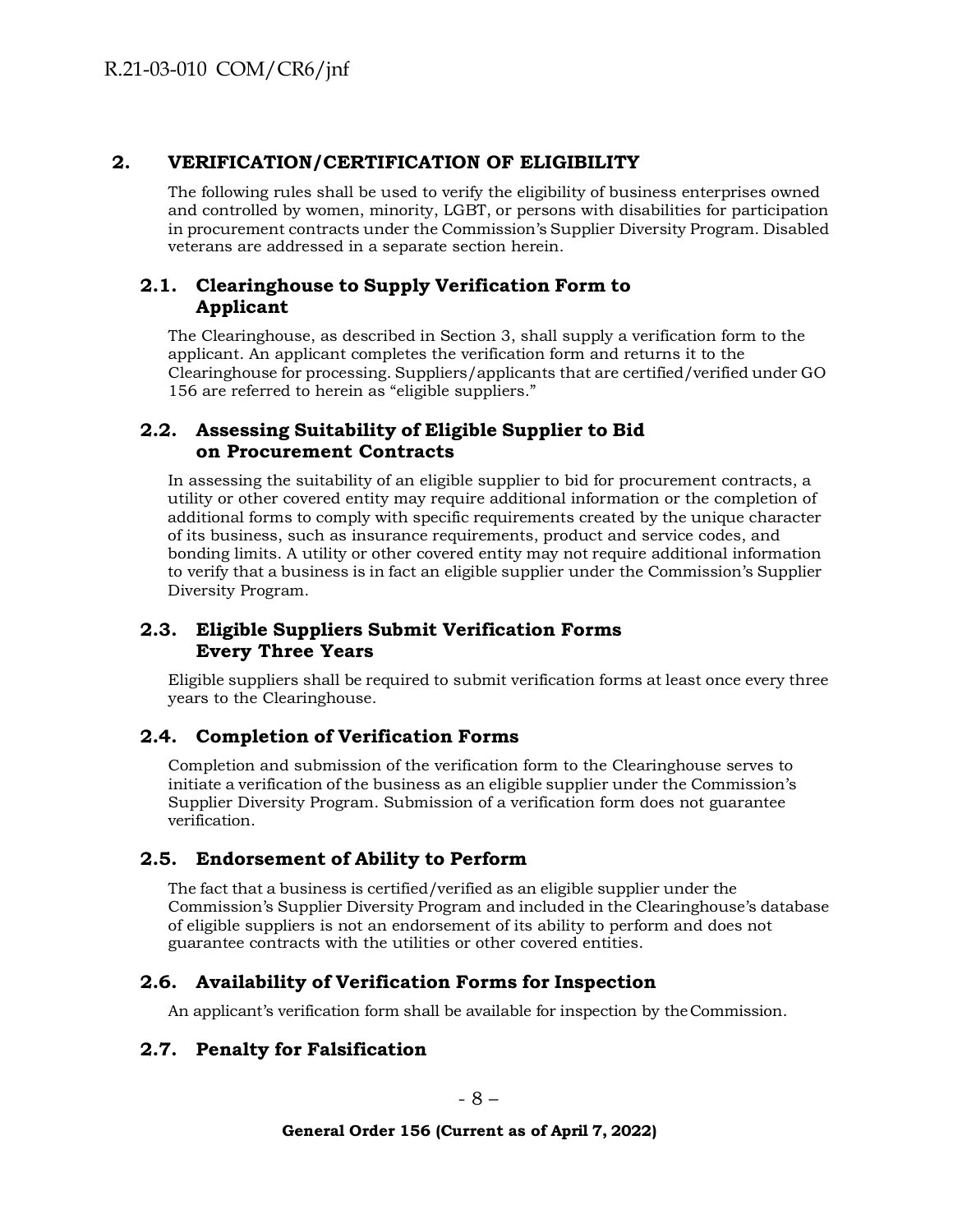Falsification of information by the applicant on the verification form is subject to penalties, as provided in Pub. Util. Code § 8285.

#### <span id="page-8-0"></span>**3. CLEARINGHOUSE**

The Commission shall provide for a clearinghouse to share the name of and verification status of eligible suppliers under the Commission's Supplier Diversity Program.

(1) The Commission may establish and operate such a clearinghouse internally or authorize, by decision or resolution, a utility-formed entity or arrangement to fund the operation of such a clearinghouse. In authorizing a utility-formed entity or arrangement, the Commission will specify sufficient terms and conditions to specify how verifications and audits shall be performed and to ascertain and ensure that the Clearinghouse is operated in accordance with this General Order, Pub. Util. Code § 366.2, §§ 8281-8286, and other applicable legal requirements.

(2) The purpose of the Clearinghouse shall be to audit and verify the status of business enterprises as eligible suppliers under the Commission's Supplier Diversity Program and to establish and maintain a database of eligible suppliers that is accessible to the Commission, utilities, and other covered entities.

(3) The Clearinghouse auditing and verification program of suppliers shall preclude the need for a utility or other covered entity to audit and verify whether a business enterprise is an eligible supplier under the Commission's Supplier Diversity Program.

(4) The Clearinghouse shall distribute renewal verification forms to the eligible suppliers that are already verified at least once every three years. If the eligible supplier does not complete and return the renewal within a reasonable time, the Clearinghouse shall notify the eligible supplier that the eligible supplier will not be listed as an eligible supplier in the shared database until the renewal is completed and approved.

(5) The Clearinghouse shall post on its website a calendar of procurement-related information sharing and educational events and activities scheduled by utilities and other covered entities in furtherance of legislative policy and this General Order and may post additional information regarding procurement and/or educational opportunities.

(6) In addition to the Clearinghouse, the Commission may approve of third-party agencies to perform verifications of applicants. The Clearinghouse is authorized to accept certifications by approved third-party agencies, as appropriate, and to develop and implement a streamlined comparable agency verification process for any applicant that already has a certification through an approved third-party agency. For purposes of LGBT certification, the Clearinghouse shall establish a streamlined method of certification for entities already certified by a national organization. For purposes of certification of entities owned/controlled by persons with disabilities, the Clearinghouse shall establish a streamlined method of certification for entities already certified by the California Department of General Services or Disability:IN. After the Commission has approved of a third-party agency, applicants may choose between the option of (1) going directly to the Clearinghouse for verification or (2) going through an approved thirdparty agency, followed by a streamlined verification process with the Clearinghouse. If an applicant already has a certification through an approved third-party agency, the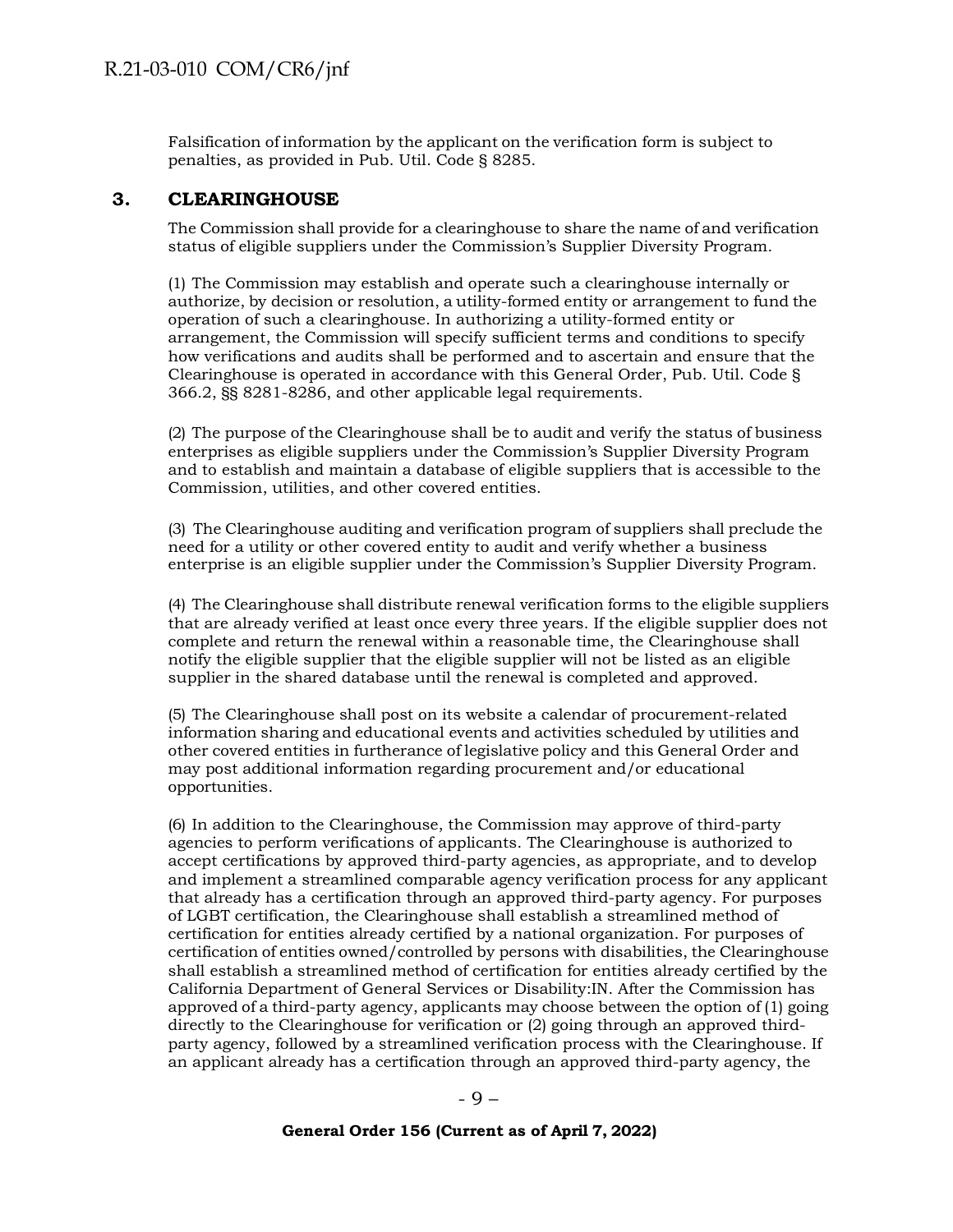applicant is encouraged to apply to the Clearinghouse through the streamlined verification process.

(7) The following shall be the process for a third-party agency seeking to become a verifying agency under this General Order:

- (a) The requesting third-party agency shall submit a written request (herein "Request") to the Commission's GO 156 Staff;
- (b) The Request shall include a detailed explanation showing that the requesting third-party agency's objectives, eligibility requirements, required documentation, and review and certification processes are substantially similar to those of the Clearinghouse;
- (c) The Commission's GO 156 Staff must evaluate the Request and make a recommendation to the Commission within 60 days of receiving a Request;[1](#page-9-2) and
- (d) Upon review of the Request by the Commission's GO 156 Staff, the GO 156 Staff will publish a draft resolution under the Commission's Rules of Practice and Procedure granting or denying the requesting third-party agency its verifying agency status. This draft resolution shall be placed on the Commission's Agenda for a vote.

### <span id="page-9-0"></span>**4. DISABLED VETERANS**

The following rules shall apply to disabled veteran business enterprises (also referred to as "DVBE"). The term "disabled veteran" is defined in Section 1.3.6 of this General Order.

### <span id="page-9-1"></span>**4.1. Disabled Veteran Business Enterprise**

Disabled veteran business enterprise is defined in Military and Veterans Code § 999, as required by D.92-06-030, to mean a business enterprise certified by the California Department of General Services as meeting all of the following requirements.

(1) It is a sole proprietorship at least 51 percent owned by one or more disabled veterans or, in the case of a publicly owned business, at least 51 percent of its stock is owned by one or more disabled veterans; a subsidiary which is wholly owned by a parent corporation, but only if at least 51 percent of the voting stock of the parent corporation is owned by one or more disabled veterans; or a joint venture in which at least 51 percent of the joint venture's management and control and earnings are held by one or more disabled veterans.

(2) The management and control of the daily business operations are by one or more disabled veterans. The disabled veterans who exercise management and control are not required to be the same disabled veterans as the owners of the business concern.

(3) It is a sole proprietorship, corporation, or partnership with its home office located in the United States, which is not a branch or subsidiary of a foreign corporation, foreign

<span id="page-9-2"></span><sup>1</sup> *See e.g*., D.06-08-031 and Resolution Exec.-001 (July 9, 2009).

<sup>1</sup>All references to "days" shall be calculated as set forth in Rule 1.15 of the Commission's Rules of Practice and Procedure.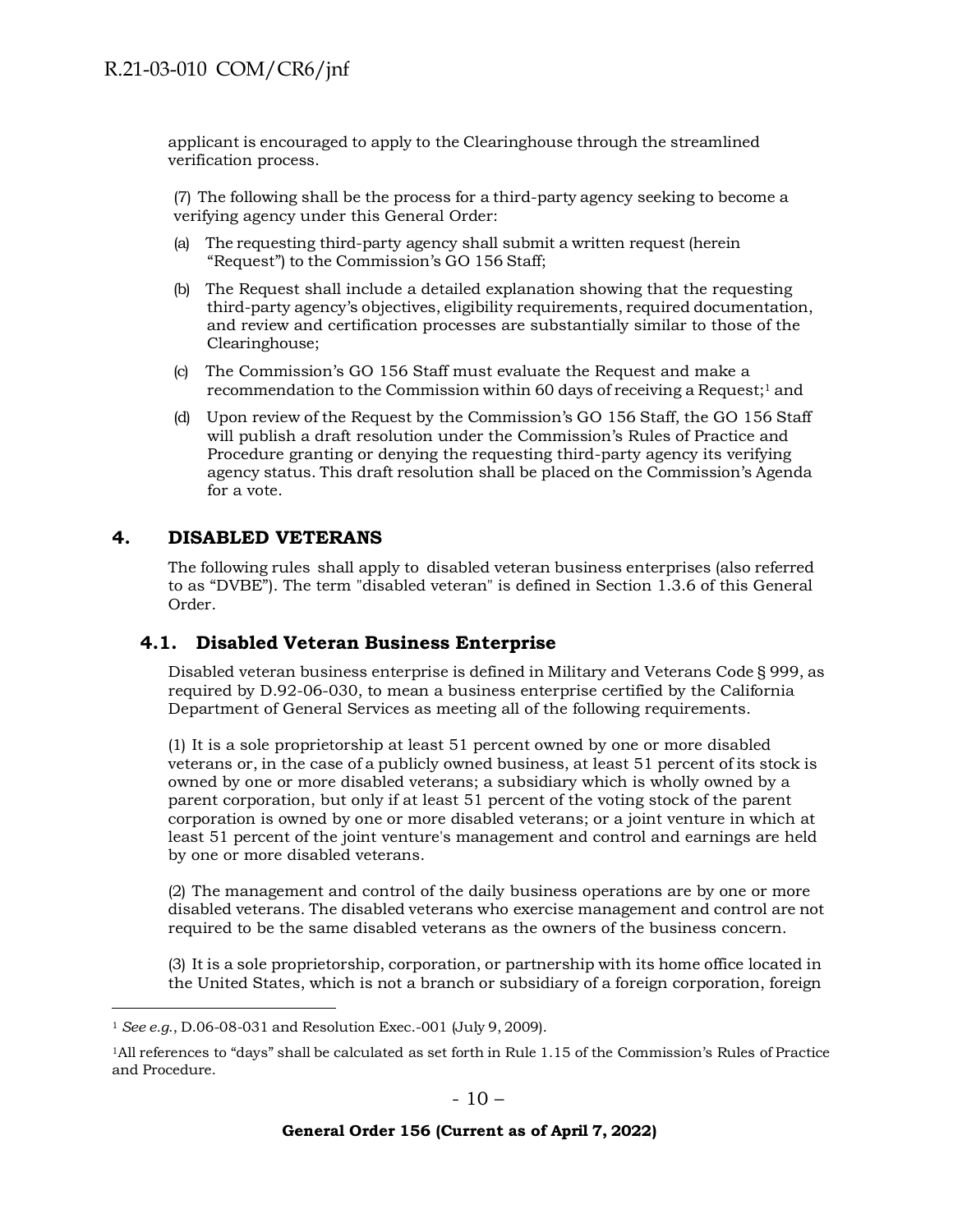firm, or other foreign-based business.

# <span id="page-10-0"></span>**4.2. Certifying Agency**

Pursuant to Pub. Util. Code § 8284(a)(2), DVBEs are verified/certified by the California Department of General Services. The Office of Small Business and Disabled Veterans Business Enterprise Services currently performs this verification/certification. The Clearinghouse shall accept the verifications/certifications by the Department of General Services as though the DVBE has been verified/certified by the Clearinghouse and include such DVBE in the Clearinghouse's database of the verified/certified eligible suppliers.

### <span id="page-10-1"></span>**4.3. Qualifying as a Disabled Veteran Business Enterprise**

In order to qualify as a DVBE, a business enterprise must meet the criteria in Section 4.1 and must present a current certificate from the California Department of General Services verifying that such criteria have been met.

## <span id="page-10-2"></span>**5. LESBIAN, GAY, BISEXUAL, AND TRANSGENDER**

Pursuant to D.15-06-007 and D.22-04-035, these rules shall apply to LGBT business enterprises (also referred to as "LGBTBEs"). By or before September 1, 2015 and thereafter, the Clearinghouse shall maintain a database associated with the LGBTBEs for purposes of the Commission's Supplier Diversity Program. To the extent permitted by law, utilities and other covered entities shall include LGBT business enterprises in annual reports and annual plans.

## <span id="page-10-3"></span>**6. IMPLEMENTATION**

Each utility and other covered entity shall design and implement a program to ensure that eligible suppliers in the Commission's Supplier Diversity Program are encouraged to become eligible suppliers of products and services to the utilities and other covered entities. Nothing in GO 156 authorizes or permits a utility or other covered entity to utilize set-asides, preferences, or quotas in the administration of its program in compliance with GO 156. The utility or other covered entity retains authority to use its legitimate business judgment to select the supplier for a particular contract.

## <span id="page-10-4"></span>**6.1. Internal Program Development and Employee Training**

Each utility or other covered entity shall maintain an appropriately sized staff to provide overall direction and guidance and to implement their own program requirements consistent with the Commission's Supplier Diversity Program and applicable law. Each utility and other covered entity shall provide an email address and telephone number on the website of the utility or other covered entity in a prominent location so that eligible suppliers and applicants are able to promptly obtain more information about these internal programs.

Each utility or other entity shall ensure that its staff with procurement responsibilities receive training in the implementation of the Commission's Supplier Diversity Program.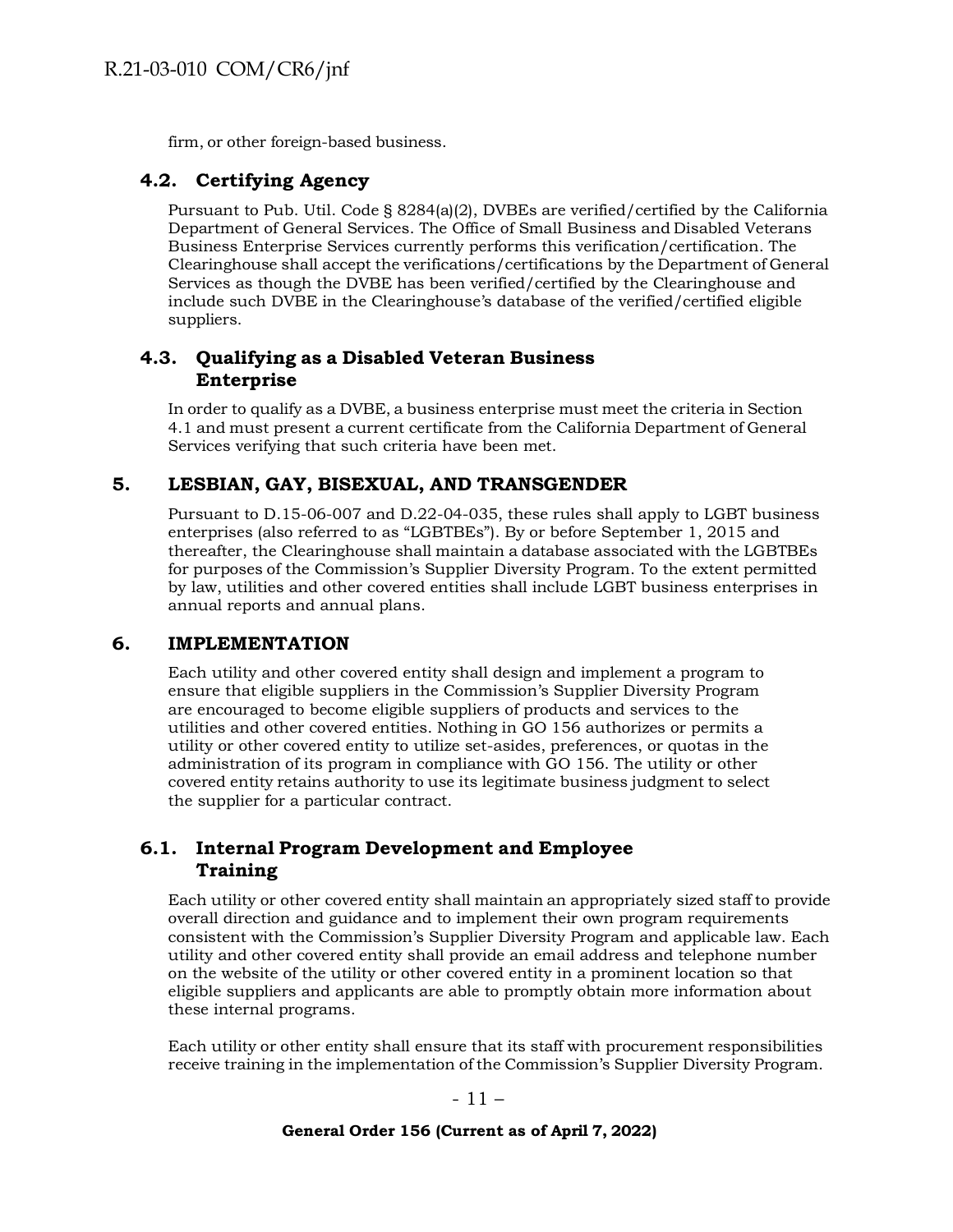## <span id="page-11-0"></span>**6.2. External Outreach and Activities**

To the extent permitted by law, each utility or other covered entity shall implement an outreach program to inform and recruit eligible suppliers to apply for procurement contracts.

Outreach activities may vary for each utility or other covered entity depending on size, service territory, and specific lines of business. However, each utility or other covered entity shall, at a minimum, and to the extent permitted by law:

(1) Actively seek out opportunities to identify eligible suppliers under the Commission's Supplier Diversity Program and to expand source pools;

(2) Actively support the efforts of organizations experienced in the field who promote the interests of eligible suppliers under the Commission's Supplier Diversity Program;

(3) Work with eligible suppliers under the Commission's Supplier Diversity Program to facilitate contracting relationships by explaining qualification requirements, bid and contracting procedures, materials requirements, invoicing and payment schedules, and other procurement practices and procedures;

(4) At the request of any unsuccessful bidder, provide information concerning the relative range/ranking of the bid as contrasted with the successful bid. Information on additional selection criteria, such as warranty periods, maintenance costs, and delivery capability, shall be provided when requested if disclosure would not violate the proprietary nature of the specific contract element;

(5) To the extent possible, make available to eligible suppliers under the Commission's Supplier Diversity Program lists of purchase/contract categories which offer them the best opportunity for success;

(6) Encourage employees involved in procurement activities to break apart purchases and contracts, as appropriate, to accommodate the capabilities of eligible suppliers under the Commission's Supplier Diversity Program;

(7) Summarize this General Order in outreach program handouts and electronic notices. Such summaries shall state that eligible suppliers under the Commission's Supplier Diversity will be furnished a complete copy of this General Order upon request; and

(8) Offer the same assistance set forth in Section 6.2. to any interested person or entity, upon request.

## <span id="page-11-1"></span>**6.3. Subcontracting Program**

To the extent permitted by law, each utility or other covered entity shall establish and maintain a subcontracting program for the purpose of encouraging contractors to utilize eligible suppliers as subcontractors.

(1) The subcontracting program shall serve as an enhancement to, not a replacement for, the utility's or other covered entity's outreach program to eligible suppliers under

- 12 –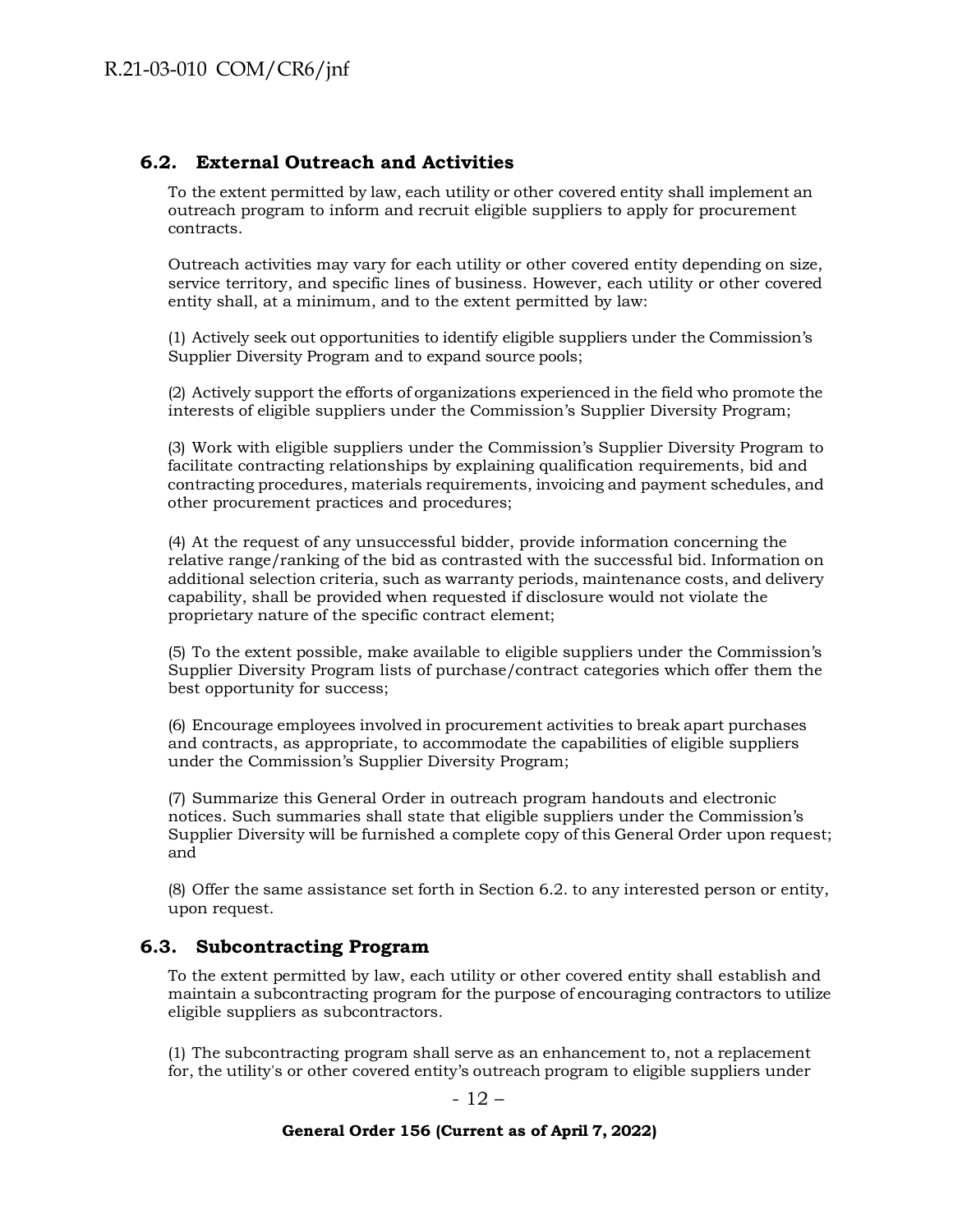# R.21-03-010 COM/CR6/jnf

the Commission's Supplier Diversity Program.

(2) The subcontracting program shall apply to the following: (1) Purchases/contracts exceeding \$500,000 for products and services; (2) Construction contracts exceeding \$1,000,000; and (3) Purchases/contracts which offer subcontracting opportunities, regardless of value, where appropriate.

(3) The subcontracting program need not be applied to the procurement of products manufactured for general consumption, such as paper, pens, and the like.

(4) To the extent permitted by law, each utility or other covered entity shall encourage and assist its prime contractors to develop plans to increase the utilization of eligible suppliers under the Commission's Supplier Diversity Program as subcontractors. Prime contractors shall be encouraged to submit to the utility or other covered entity plans that include goals for the utilization of eligible suppliers under the Commission's Supplier Diversity Program as subcontractors. These plans may be incorporated into the contract between the utility or other covered entity and the prime contractor. The prime contractor may submit periodic reports on its compliance with the plan to the utility or other covered entity.

(5) Each utility or other covered entity is encouraged to incorporate in all purchase orders, requests for bid proposals, and other appropriate procurement documents related to procurement efforts subject to the subcontracting program, a statement similar to the following:

#### **UTILIZATION OF BUSINESS ENTERPRISES OWNED and CONTROLLED BY WOMEN, MINORITIES, DISABLED VETERANS, LGBT, AND PERSONS WITH DISABILITIES**

It is the policy of this company that business enterprises owned and controlled by women, minorities, disabled veterans, LGBT, and persons with disabilities (herein "diverse suppliers") shall have the maximum practicable opportunity to participate in the performance of contracts.

However, this policy shall not be used to exclude any qualified businesses from participating in contracting opportunities.

The contractor agrees to use its best efforts to carry out this policy in the award of subcontracts to the fullest extent consistent with the efficient performance of this contract.The contractor agrees to inform all prospective subcontractors of the opportunity to request from the Clearinghouse a verification application to be certified as a diverse supplier, return the completed application to the Clearinghouse for processing, and, if verified/certified, the prospective supplier will be included in the database, as a diverse supplier.

(6) Each utility or other covered entity is encouraged to inform its prime contractors that the prime contractor's good faith efforts to subcontract with eligible suppliers under the Commission's Supplier Diversity Program is a factor that, to the extent permitted by law, will be considered in the bid evaluation process. A statement to that effect could be included in all appropriate procurement documents.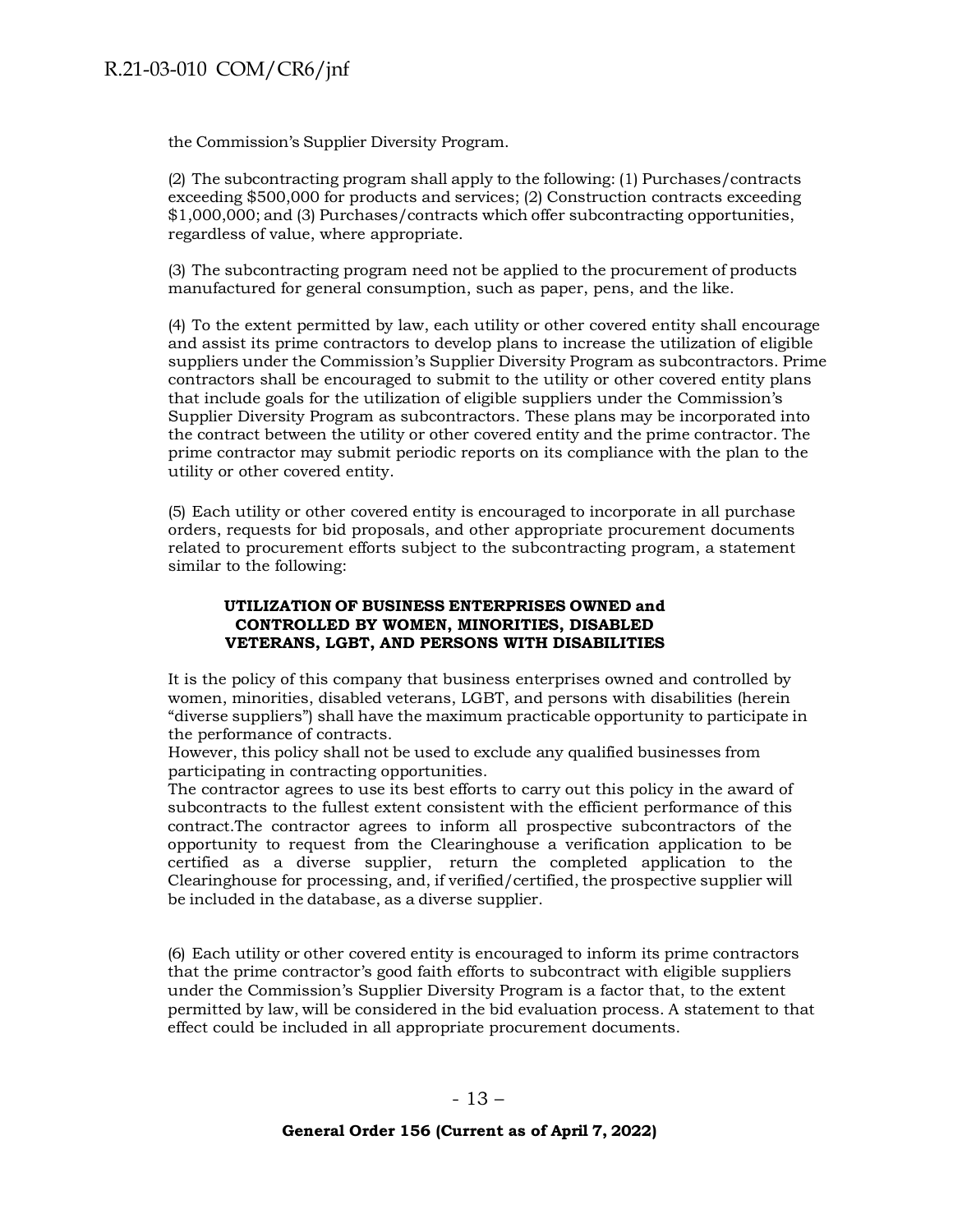(7) To the extent permitted by law, each utility or other covered entity shall monitor and include in its annual report to the Commission a summary of progress and efforts by prime contractors to increase the participation of eligible suppliers under the Commission's Supplier Diversity Program.

(8) To the extent permitted by law, each utility or other covered entity shall include in its annual plan to the Commission a description of future plans for encouraging both prime contractors and grantees to engage eligible suppliers under the Commission's Supplier Diversity Program in all procurement categories which provide subcontracting opportunities.

(9) Each utility or other covered entity may include awards to eligible supplier subcontractors in GO 156 reporting results.

### <span id="page-13-0"></span>**7. REVIEW OF CERTIFIICATIONS AND DENIALS OF CERTIFICATIONS**

This section sets forth the review process for when an applicant seeks (1) a reconsideration of a denial to verify/certify by the Clearinghouse and (2) to file a Notice of Appeal with the Commission after the Clearinghouse confirms its denial. This section also sets forth a process for a third-party to challenge a verification/certification of an eligible suppler by the Clearinghouse.

## <span id="page-13-1"></span>**7.1. Internal Review Process**

The review process for a denial of verification/certification by the Clearinghouse includes two steps. First, the applicant may seek internal review from the Clearinghouse. If the Clearinghouse confirms the denial, as the second step, the applicant may seek review of the denial with the Commission by filing a Notice of Appeal under Resolution ALJ-377 (or successor rules) and the processes set forth therein. This resolution is available on the Commission's website. Resolution ALJ-377 sometimes refers to Notice of Appeals as complaints.

The Clearinghouse must implement an efficient internal review process and must promptly provide a copy of confirmation or reversal of the denial to the applicant.

## <span id="page-13-2"></span>**7.2. Notices of Appeal**

The Notice of Appeal is filed and docketed as a formal proceeding with the Commission. All docketed matters are accessible on the Commission's website. The Chief Administrative Law Judge shall designate an Administrative Law Judge to hear the Notice of Appeal.

The Administrative Law Judge shall make best efforts to notice the Notice of Appeal for hearing between 10 and 20 days after being assigned to hear the Notice of Appeal. The Administrative Law Judge may confer with parties to determine whether any material facts are in dispute prior to scheduling a hearing and consider whether a hearing is warranted. The Administrative Law Judge may, for good cause shown or upon agreement of the parties, grant a reasonable continuance of the hearing and, instead, schedule and notice the hearing beyond the time period noted above.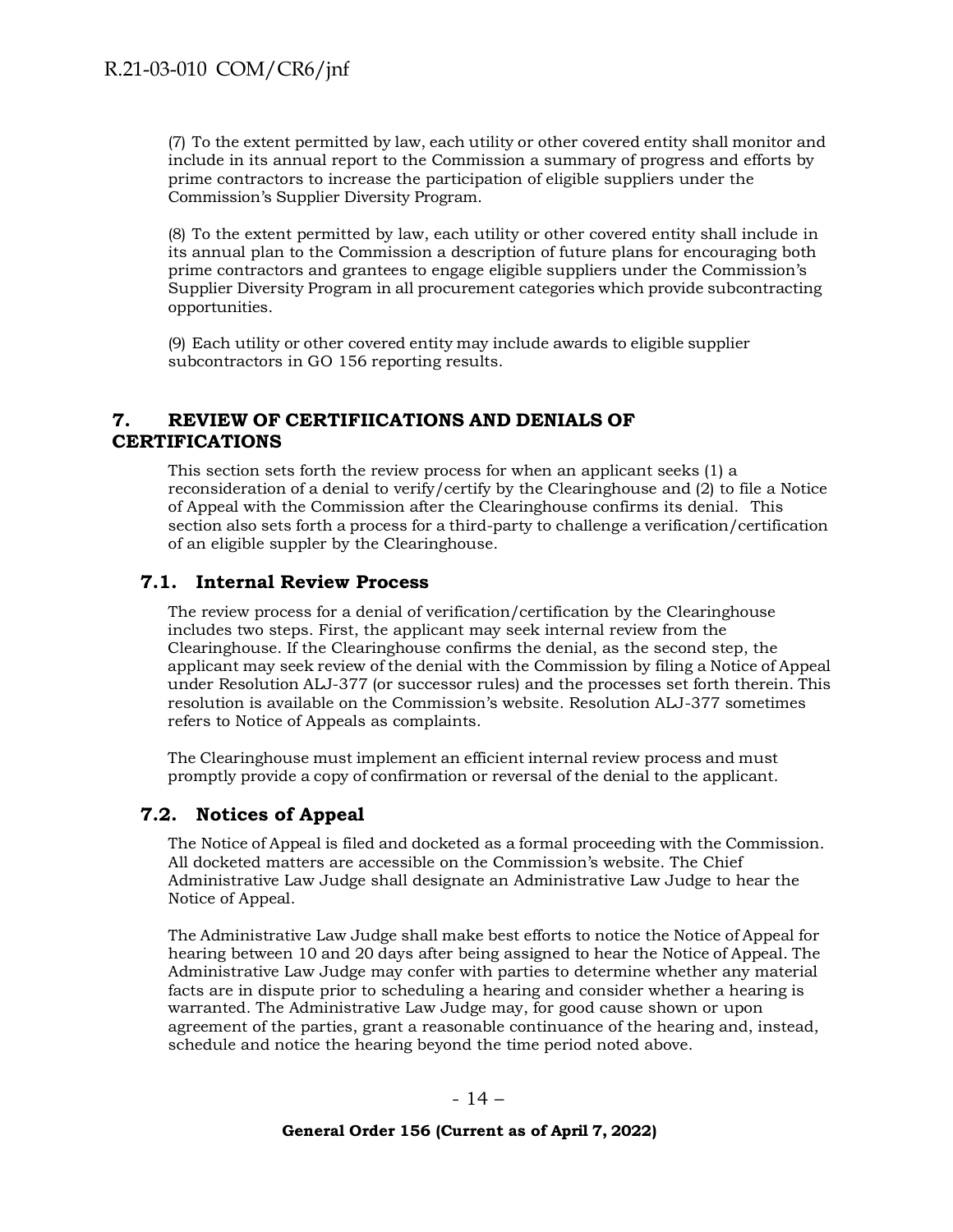A party or jointly the parties may order an expedited transcript of the hearing. Costs may be associated with an order for an expedited transcript, in accordance with the Commission's requirements. In the absence of an expedited transcript, the Commission may address this matter after approximately 8 weeks, the length of time for preparation of a transcript (when no expedited order is placed).

A party may be represented at the hearing by an attorney or other representative.

At the hearing, the applicant carries the burden of proof and shall open and close but the Administrative Law Judge has the discretion to alter the order of presentation. Formal rules of evidence do not apply.

All relevant and reliable evidence may be received in the discretion of the Administrative Law Judge. No deference will be accorded to the underlying denial by the Clearinghouse. The standard of proof is preponderance of evidence.

The Administrative Law Judge shall issue a draft resolution for the Commission's consideration resolving the Notice of Appeal as soon as possible but no later than 30 days after the record of the Notice of Appeal is submitted. The draft resolution will be placed on the Commission's first available agenda, consistent with the Commission's Rules of Practice and Procedure. In the event the transcript of the hearing is not available, the Administrative Law Judge may delay issuing a draft resolution. This timeline would therefore be longer than set forth in Resolution ALJ-377.

From the date the Notice of Appeal is filed and served to and including the date the Commission's final resolution is published, neither party (or an attorney or agent acting on behalf of a party) shall engage in ex parte communications, except for procedural matters. More information about ex parte communications is available in the Commission's Rules of Practice and Procedure.

## <span id="page-14-0"></span>**7.3. Third-Party Challenges**

A third-party may challenge the certification/verification by the Clearinghouse of an applicant/eligible supplier under the Supplier Diversity Program whether the certification/verification is pending or completed. Third-party challenges must comply with all the following: (1) be in writing and sent to the Clearinghouse; (2) set forth with specificity the grounds for the challenge in ordinary and concise language; (3) include the name and address of the third-party; and (4) be served on the affected applicant or eligible supplier on the same day sent to the Clearinghouse. Such challenges may include supporting documentation.

The Clearinghouse will review third-party challenges to determine whether a factual basis for the questioning exists.

If the Clearinghouse determines insufficient factual basis for the challenge exists, it shall act as follows: (a) inform the third-party and subject applicant or eligible supplier of this determination in writing within 20 business days of the receipt of the challenge and (b) inform the third-party of the right to file a Notice of Appeal to the Commission. Resolution ALJ-377(or successor rules) sets forth the process for filing the Notice of Appeal. Additional procedures related to Notices of Appeal are set forth herein.

If the Clearinghouse determines that sufficient factual basis for the challenge exists, the

- 15 –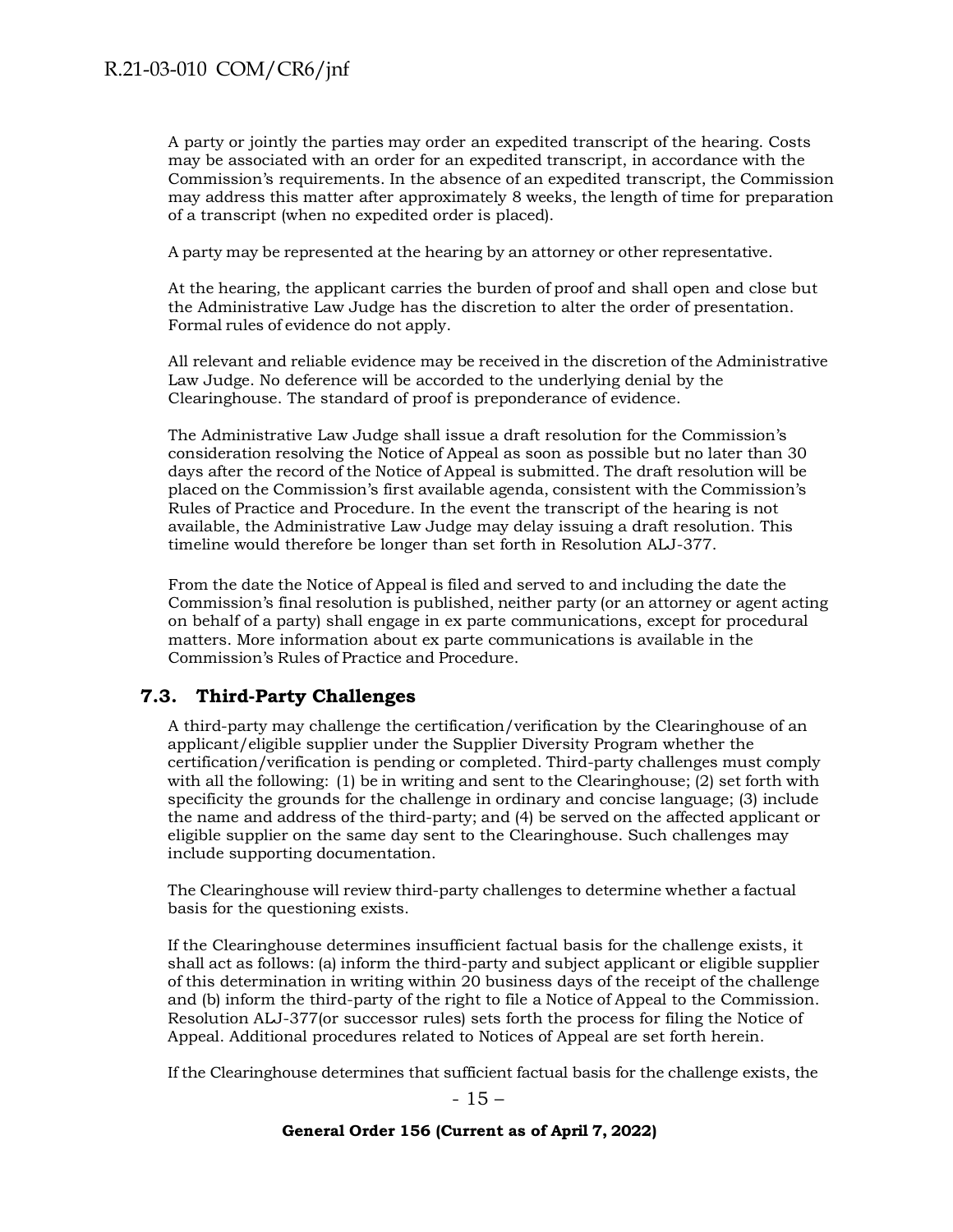Clearinghouse shall require the applicant/eligible supplier to provide the Clearinghouse with any additional information needed to permit further evaluation of the verification/certification of the applicant/eligible supplier. Following the Clearinghouse's review and evaluation of the information presented by both the thirdparty and the applicant/eligible supplier, the Clearinghouse will propose a resolution and provide for an opportunity to respond to the Clearinghouse's proposed resolution. Then the Clearinghouse shall notify the third-party and the applicant or eligible supplier of its final verification decision and of the right to file a Notice of Appeal of this determination with the Commission pursuant to Resolution ALJ-377 (or successor rules) and the processes set forth herein.

During the pendency of a third-party challenge of a business enterprise already verified/certified by the Clearinghouse, the business enterprise will remain certified/verified.

If a third-party challenge does not include the minimum criteria set forth above or it withdraws its challenge, the Clearinghouse may continue its review to determine whether the challenge merits consideration.

# <span id="page-15-0"></span>**7.4. Contract Disputes**

Disputes regarding general contract-related matters, such as failure to win a contract award, must be brought before the appropriate court or other forum. The Commission's jurisdiction on contract related matters is limited. Some disputes or complaints regarding the Commission's GO 156 Supplier Diversity Program, such as complaints about non-compliance with GO 156, may fall under the complaint process set forth in the Commission's Rules of Practice and Procedure. The Notice of Appeal, described herein, is also available.

### <span id="page-15-1"></span>**8. GOALS**

Each utility and other covered entity shall set substantial and verifiable short-term (one year), mid-term (three years), and long-term (five years) goals for the utilization of eligible suppliers under the Commission's Supplier Diversity Program. Goals shall be set annually for each major product and service category which provides opportunities for procurement. "Substantial and verifiable Goals" mean goals which are realistic and clearly demonstrate a commitment to encourage the participation of eligible suppliers. in contracts. Section 8 applies to community choice aggregators and electric service providers that are public entities to the extent permitted by law.

## <span id="page-15-2"></span>**8.1. Setting Goals**

The utilities and other covered entities shall consider the following factors in setting goals: (1) Total utility or other covered entity purchasing and/or contracting projections; (2) Availability of eligible suppliers under the Commission's Supplier Diversity Program and competitiveness in the geographical area served by the utility or other entity; (3) Market dynamics based on historical data and trends; and (4) Other appropriate factors which may increase the share of business for eligible suppliers under the Commission's Supplier Diversity Program.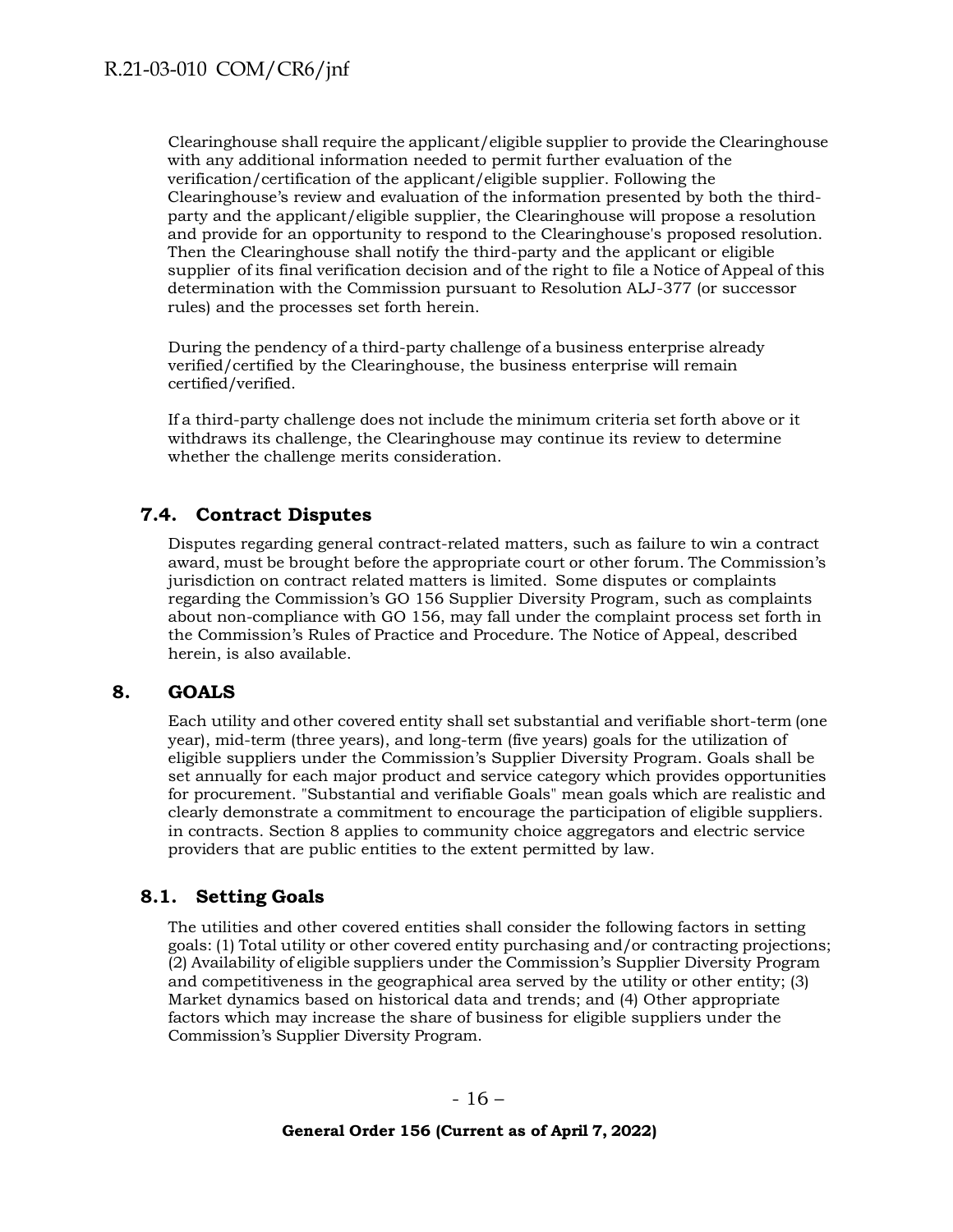### <span id="page-16-0"></span>**8.2. Initial Minimum Goals**

Each utility and other covered entity shall establish minimum long-term procurement goals for each major category of products and services purchased from eligible suppliers of not less than the following: 15% for minority business enterprises; 5% for women business enterprises; 1.5% for disabled veteran business enterprises; and 0.5% for 2022, 1.0% for 2023, and 1.5% for 2024 and beyond for LGBT business enterprises. No procurement goal has been adopted for persons with disabilities business enterprises. Contracts or purchases with eligible suppliers under the Commission's Supplier Diversity Program may only count toward one procurement goal. For example, a minority and women business enterprises may be counted toward one goal, either the minority business enterprise goal or the women business enterprise goal but not both.

### <span id="page-16-1"></span>**8.3. Parity**

The specification of initial long-term procurement goals shall not prevent the utilities or other covered entities from seeking to reach parity with those public agencies and other companies, which the Legislature states in Pub. Util. Code  $\S 8281(b)(1)(B)$  are awarding 30% or more of their contracts to women, minority, disabled veteran, and LGBT business enterprises.

### <span id="page-16-2"></span>**8.4. Other Goals**

Procurement goals shall also be established for both minority women business enterprises and non-minority women business enterprises. These goals are intended to ensure that utilities and other covered entities do not direct procurement programs toward non-minority women business enterprises and minority men business enterprises to the detriment or exclusion of minority women business enterprises.

### <span id="page-16-3"></span>**8.5. Subsets of Goals**

Procurement goals shall be set for each major category of products or services. Goals need not be set for products or services which fall within an "excluded category" pursuant to former Section 8.5.[2](#page-16-5)

### <span id="page-16-4"></span>**8.6. Setting of Goals by Major Category of Products/ Services**

For each major category of products and services where the minimum long-term procurement goals required by Section 8.2. are not met, the utility or other covered entity shall include a comprehensive discussion of all efforts made to find or recruit eligible suppliers of products or services. The utility and other covered entity may also explain in detail in its annual report how its ability to meet its procurement goals are affected because eligible suppliers capable of supplying certain products and services are unavailable or because sole source procurement is the only

<span id="page-16-5"></span><sup>2</sup> In D.03-11-024, the Commission revised GO 156 and modified Section 8.7. Prior to D.03-11-024, Section 8.5 provided: A utility may create an" excluded category" of products or services where it is clearly evident that WMDVBEs do not provide a specific product or service, or that sole source procurement is the only available procurement method. The utility shall bear the burden of demonstrating the unavailability of WMDVBEs capable of supplying such products or services. Because there may in the future be WMDVBEs capable of supplying products or services in an excluded category, the utility must justify in its annual report the continued existence of is excluded category. Excluded categories must be noted in the utility's annual report to the Commission on WMDVBE program progress and future plans.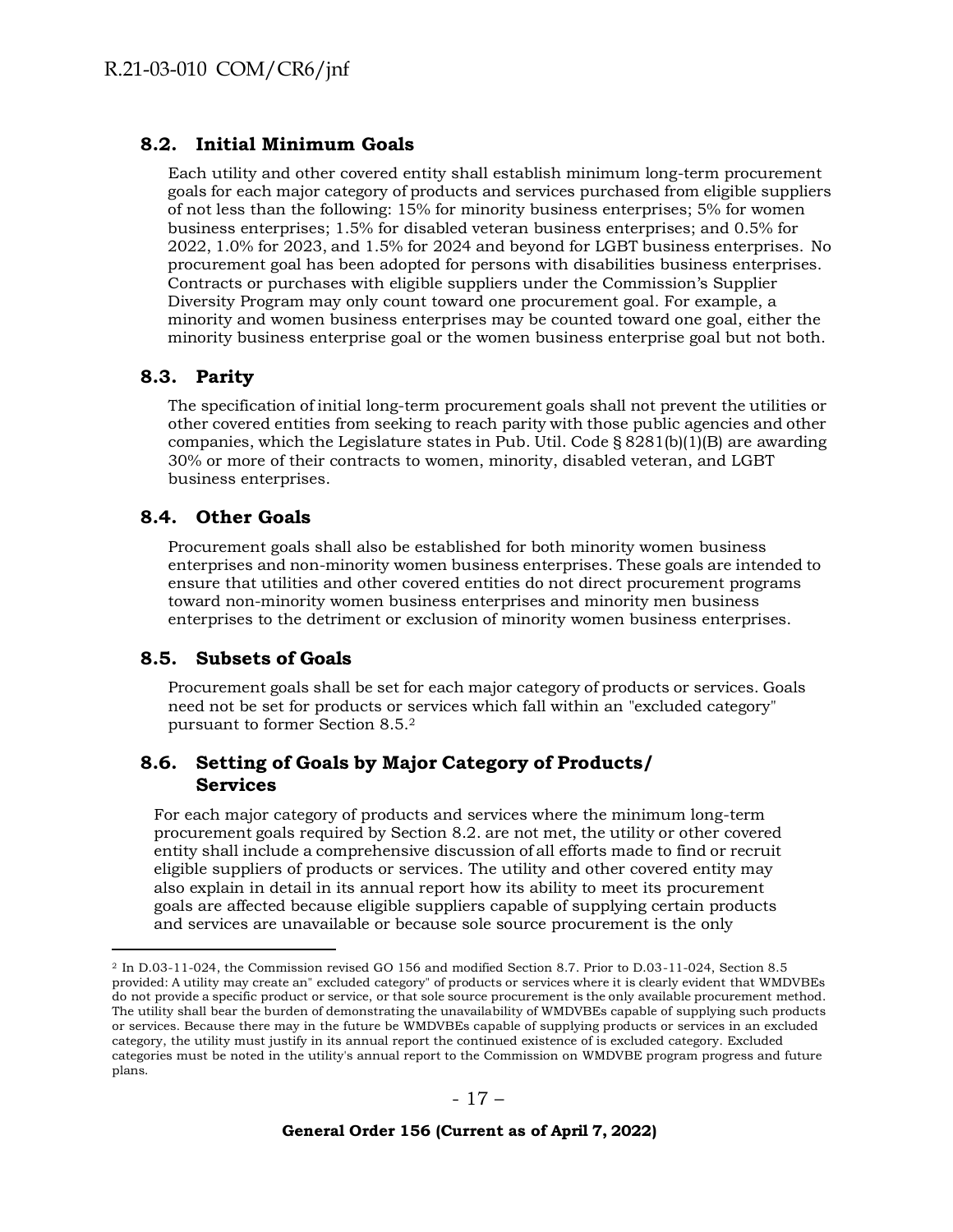available procurement method. As part of this explanation, the utility and other covered entity may also include data with exclusions pursuant to former Section 8.5. If such data is necessary to more fully explain why it has not been able to eliminate exclusions, provided that the utility or other covered entities report must contain the data without exclusions in the first sentence.

### <span id="page-17-0"></span>**8.7. Excluded Category of Products/Services**

A utility or other covered entity which is presently purchasing products or services from affiliates may subtract the dollars paid to affiliates for these products or services from the total dollars used as the basis for establishing procurement goals for purchases from eligible suppliers of these categories of products or services, provided that the utility or other covered entity encourages the affiliate to establish an appropriate subcontracting program where such affiliate employs subcontractors. Any utility or other covered entity which takes advantage of this section must in its annual report to the Commission state whether the affiliates have established a subcontracting program and describe the results of any such program. The utility or other covered entities annual plan must describe any future plans to encourage such a sub-contracting program. This section applies only to those utilities which are purchasing products or services from affiliates as of the effective date of the General Order adopted on May 30, 1988.

#### <span id="page-17-1"></span>**8.8. Procurement Goals Expressed**

Procurement goals for each specific product or service category shall be expressed as a percentage of total dollars awarded by a utility and other covered entity to outside suppliers in that category; however, where appropriate, non-numeric goals may also be included.

#### <span id="page-17-2"></span>**8.9. Specific Product/Services Goals Expressed**

Overall program procurement goals shall be expressed as a percentage of total dollars awarded to outside suppliers in all categories of products and services purchased by a utility or other covered entity other than products and services which are included in a fuel procurement base established pursuant to Section 8.11.

### <span id="page-17-3"></span>**8.10. Method of Expressing Program Goals**

Payments to other utilities and franchise tax fees, other taxes and postage need not be included in the standard procurement base used to establish procurement goals.

#### <span id="page-17-4"></span>**8.11. Payments**

Each utility and other covered entity may establish a separate fuel procurement base for reporting progress and establishing goals for procurement of fuels from eligible suppliers under the Commission's Supplier Diversity Program. Utilities or other covered entities choosing to report fuel purchases separately from the purchase of other products and services must follow the guidelines set forth below: (1) Fuel used to power vehicles, heat utility facilities, and supply emergency generators may not be included in the fuel procurement base. Such fuel must be included in the standard procurement base used to establish goals, unless the fuel is purchased from another utility and thus subject to the exclusion authorized herein; (2) The fuel procurement base must, at a minimum, include all purchases of natural gas from domestic on-shore natural gas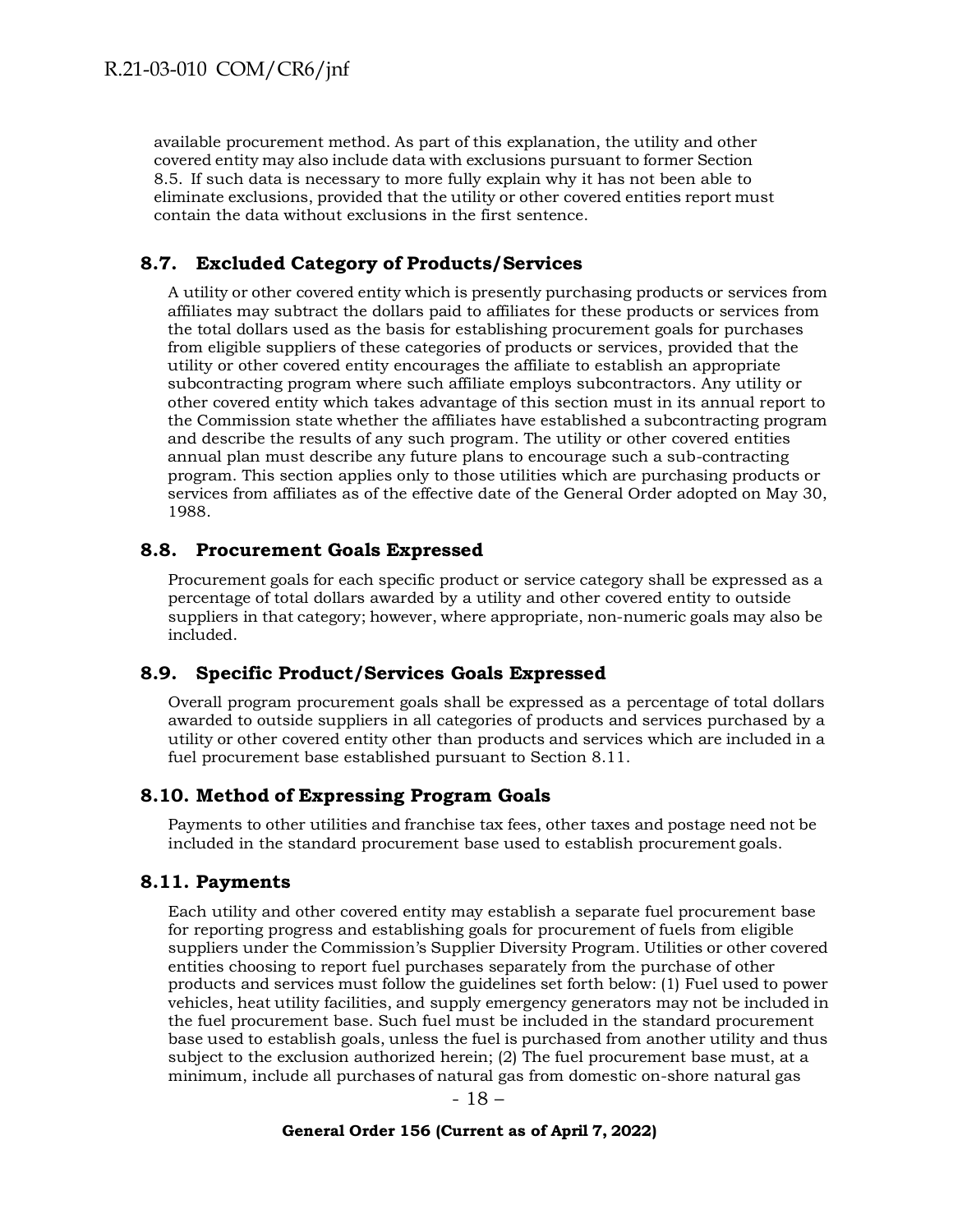markets; (3) A utility or other covered entity which purchases eligible supplier's fuels other than domestic onshore natural gas must include such purchases in the fuel procurement base because Section 8.7. of this amended General Order does not permit utilities or other covered entities to exclude product and services categories for which there are available eligible suppliers; and (4) A utility or other covered entity may exclude purchases of fuel other than domestic onshore natural gas if such fuel qualifies for an exclusion under former Section 8.5.and if the utility or other covered entity plans for and reports on progress in increasing the procurement of such fuels from eligible suppliers.

### <span id="page-18-0"></span>**8.12. Low Utilization**

Each utility and other covered entity shall make special efforts to increase utilization and encourage entry into the marketplace of eligible suppliers in product or service categories where there has been low utilization of eligible suppliers, such as legal and financial services, fuel procurement, and areas that are considered technical.

### <span id="page-18-1"></span>**8.13. No Penalty**

No penalty shall be imposed for failure of any utility or other covered entity to meet or exceed procurement goals.

## <span id="page-18-2"></span>**8.14. Report of Procurement Goals**

Utilities and other covered entities shall report their procurement goals in their annual plans.

### <span id="page-18-3"></span>**9. ANNUAL REPORT**

Utilities and other covered entities shall provide an electronic copy of their Annual Report to the Commission's Executive Director on or before March 1 of each year. The Annual Report must provide details on the utilities' or other covered entities' programs created to comply with the Commission's Supplier Diversity Program. Section 9 does not apply to utilities and electric service providers with gross annual California revenues of \$15 million or less or community choice aggregators with gross annual revenues of \$15 million or less. Entities added to the Commission's Supplier Diversity Program by Senate Bill 255 (2019), e.g., certain community choice aggregators, electric service provides, and utilities, shall submit their first annual reports in March 2023. Annual reports shall include data on person with disabilities business enterprises starting March 2024.

## <span id="page-18-4"></span>**9.1. Contents of Report**

The Annual Report shall contain at least the following elements:

(1) A description of program activities engaged in during the previous calendar year. This description shall include both internal and external activities, and include the approximate amount of funding, to the extent available, directly expended on development and distribution of technical assistance to small and diverse businesses.

(2) A summary of purchases and/or contracts, with breakdowns by ethnicity, product and service categories compared with total contract dollars awarded to outside suppliers in those categories, and with information regarding the total number of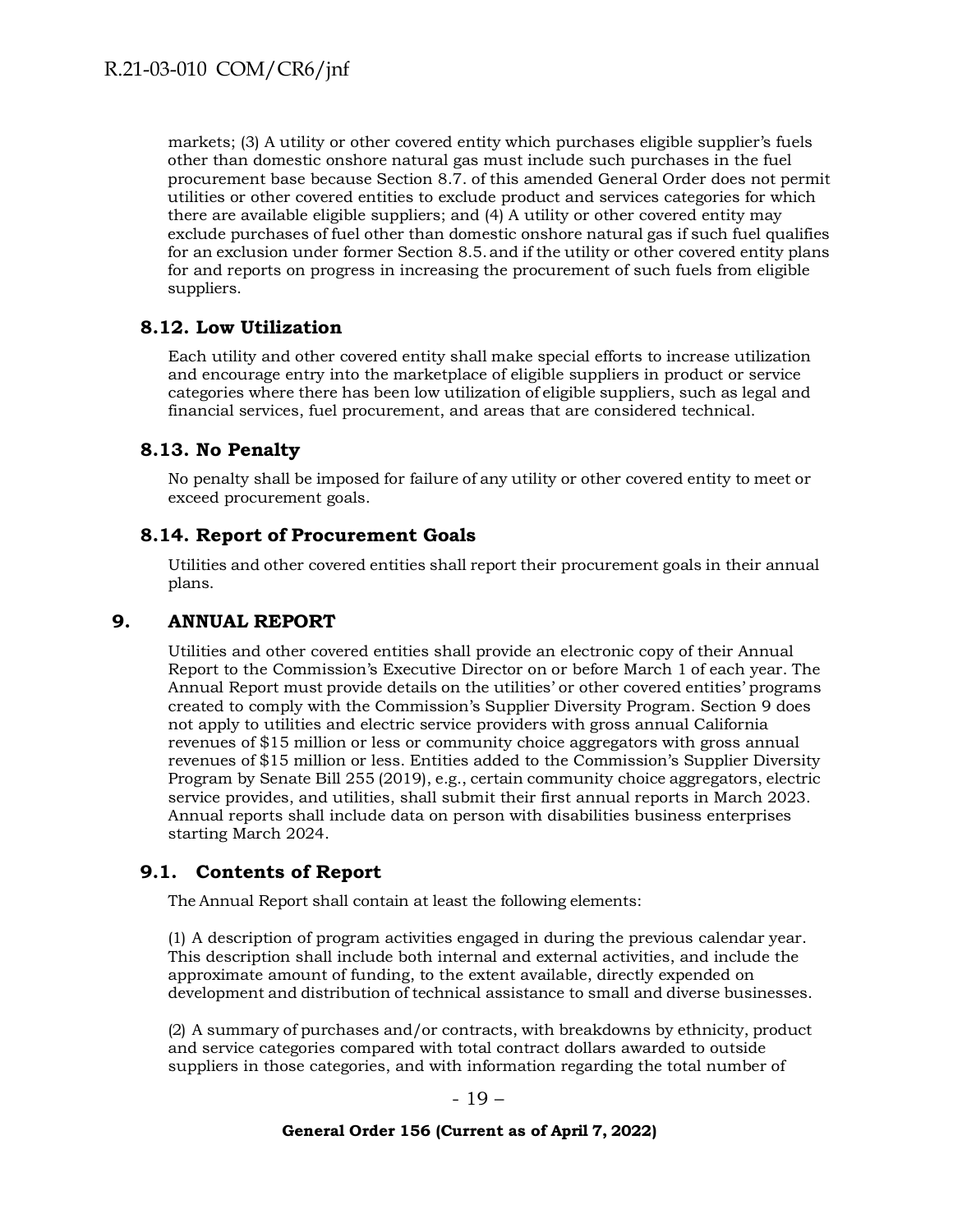contracts, and the dollars awarded to eligible suppliers under the Commission's Supplier Diversity Program. Each utility or other covered entity shall report the number of eligible suppliers under the Commission's Supplier Diversity Program who have the majority of their workforce working in California, to the extent such information is readily accessible. Each utility or other covered entity shall also report the number of eligible suppliers under the Commission's Supplier Diversity Program that received direct spend during the reporting year.

(3) An itemization of program expenses provided in the format approved by Commission staff, as guided by Attachment A to D.95-12-045, D.15-06-007, and other relevant decisions.

(4) A description of progress in meeting or exceeding set procurement goals and an explanation of any circumstances that may have resulted in not meeting those goals. This subsection may not apply to community choice aggregators and electric service providers that are public agencies.

(5) A summary of prime contractor utilization of eligible subcontractors suppliers under the Commission's Supplier Diversity Program.

(6) A list of complaints received from eligible suppliers in the past year, accompanied by a brief description of the nature of each complaint and its resolution or current status. For purposes of this subsection, a *complaint* means any written or verbal statement from an eligible supplier or third-party that the utility's or other covered entity's program is unsatisfactory or unacceptable.

(7) A description of any efforts made to recruit eligible suppliers for products or services in procurement categories where utilization has been low, such as legal and financial services, fuel procurement, and areas that are considered technical. This subsection may not apply to community choice aggregators and electric service providers that are public agencies.

(8) Utilities and other covered entities shall retain all documents and data they rely on in preparing their annual reports for the longer of either three years or in conformance with the document retention policies of the utility or other covered entity. The utility or other covered entity shall provide these documents and data to the Commission, upon request.

(9) The utilities and other covered entities shall summarize purchases and/or contracts from eligible suppliers under the Commission's Supplier Diversity Program in product and service categories that include energy storage systems, vegetation management, renewable and non-renewable energy, wireless communications, broadband, smart grid, rail projects and electronic procurement, in addition to their current reporting categories. Utilities have discretion to segregate overlapped dollars. Utilities and other covered entities shall report renewable and nonrenewable energy procurement in a manner similar to their reporting of fuel procurement.

(10) The Commission's staff may conduct as many audits of utilities and other covered entities as it deems necessary but shall audit at least one annual GO 156 report randomly selected every two years from a different utility industry to confirm that the reported spend is accurate. The Commission's staff may determine the selection process

#### $-20-$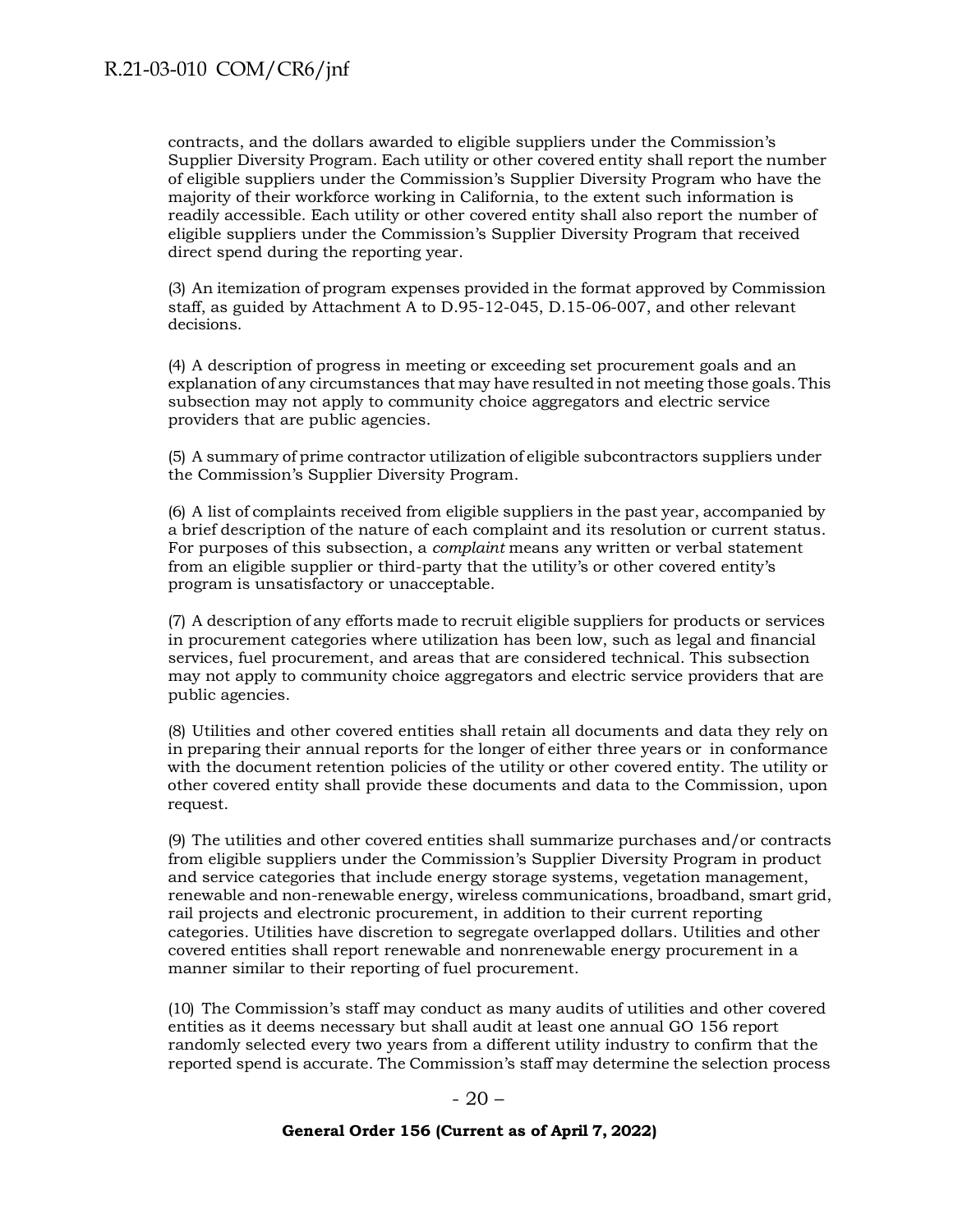for this random selection and the audit methodology. The Commission's staff may conduct audits of any reports or data provided to the Commission by utilities and other covered entities regarding their participation in the Supplier Diversity Program.

(11) Each utility or other covered entity which elects to report fuel procurement separately must file with the Commission's Executive Director on or before March 1 of each year a separate detailed and verifiable report on participation in fuel markets by eligible suppliers under the Commission's Supplier Diversity Program. These reports must include, at a minimum, the results of purchases in each fuel category.

- (a) Each utility or other covered entity shall report purchases by:
	- (1) Market origin and fuel type;
	- (2) Volume and dollar magnitude;
	- (3) Term of sale, e.g., spot, intermediate, long term; and
	- (4) Ethnicity and gender of the supplier.
- (b) Each utility and other covered entity shall provide:
	- (1) An explanation of how existing and/or changing market conditions are affecting the utility's or other covered entity's ability to meet or exceed its procurement goals for fuel (this subsection may not apply to community choice aggregators and electric service providers that are public agencies as laws may prohibit such procurement goals);
	- (2) A comprehensive description of the specific out-reach programs used to seek eligible supplier fuel suppliers in each market in which fuel is purchased (this subsection may not apply to community choice aggregators and electric service providers that are also public agencies as laws may prohibit such procurement goals); and
	- (3) A justification for any exclusion of a specific fuel category from the utility's or other covered entity's fuel procurement base.

## <span id="page-20-0"></span>**9.2. Erosion of Internal Programs**

This General Order is not intended to permit erosion of programs and reporting presently engaged in by a utility or other covered entity.

### <span id="page-20-1"></span>**9.3. Further Breakdown of Reporting Authorized**

Nothing in this General Order shall prohibit any utility or other covered entity from breaking down specific categories further than presently required (for example, reporting contracts awarded to Filipino Americans separately from those awarded to Asian Pacific Americans, or reporting male and female results within minority business enterprise classifications).

### <span id="page-20-2"></span>**10. ANNUAL PLAN**

The utilities and other covered entities shall provide an electronic copy of their Annual Plan to the Commission's Executive Director on or before March 1 of each year, that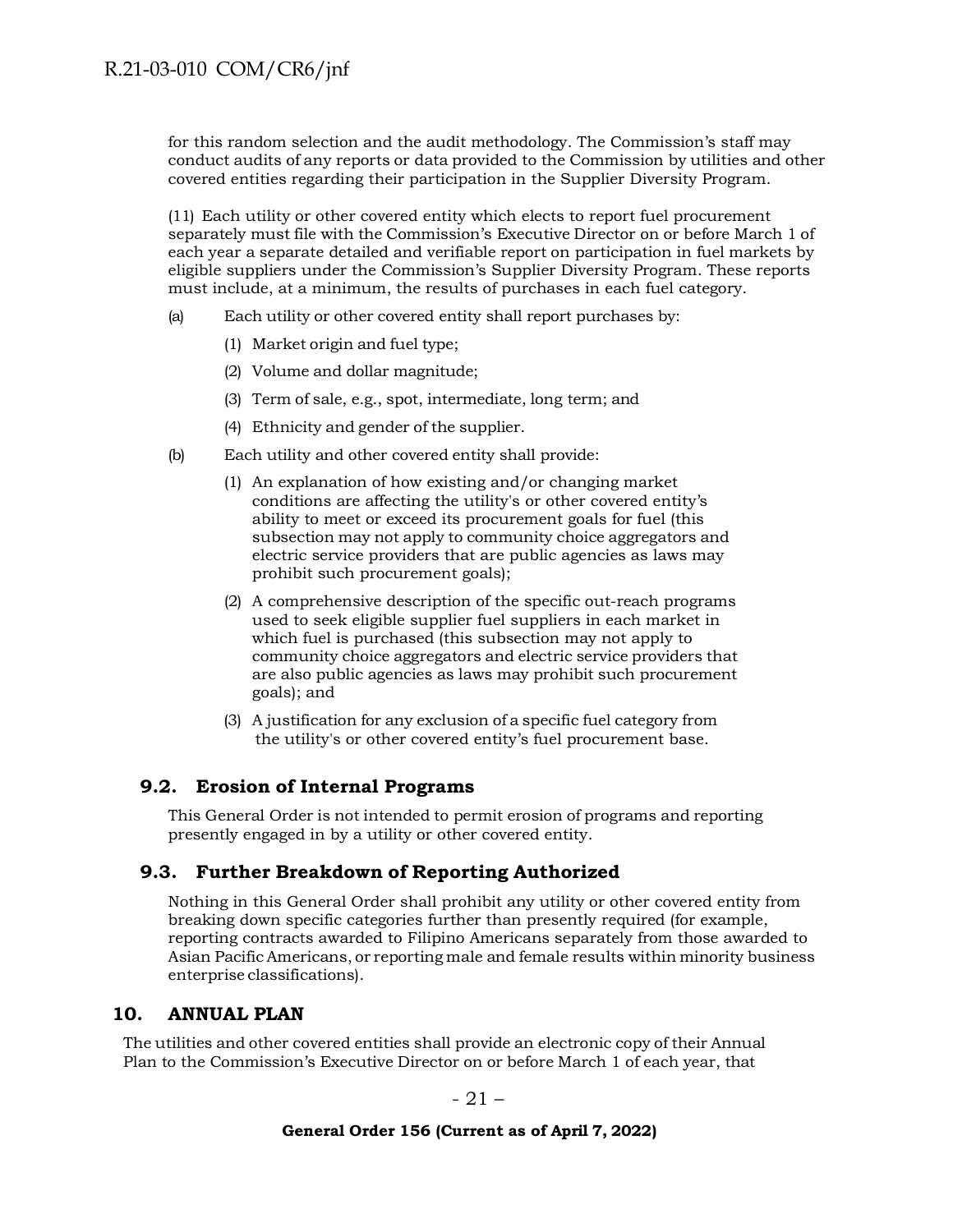includes a detailed and verifiable plan for encouraging procurement in all categories of eligible suppliers under the Commission's Supplier Diversity Program. Section 10 does not apply to utilities and electric service providers with gross annual California revenues between \$15 million and \$25 million. Section 10.1. does not apply to community choice aggregators or electric service providers that are also public agencies. Pursuant to Pub. Util. Code  $\S 366.2(m)(1)$  and Section 10.2. below, the Annual Plans of community choice aggregators shall include a detailed and verifiable plan for increasing procurement from small, local, and diverse business enterprises in all categories, including, but not limited to, renewable energy, energy storage system, and smart grid projects. Entities added to the Commission's Supplier Diversity Program by Senate Bill 255 (2019), e.g., certain community choice aggregators, electric service provides, and utilities, shall submit their first annual plan in March 2023. Annual plans shall include, to the extent permitted by law, person with disabilities business enterprises starting in March 2024.

### <span id="page-21-0"></span>**10.1. Utilities and Other Covered Entities:**

The Annual Plan shall contain at least the following elements:

(1) Short-term, mid-term, and long-term procurement goals, as required by Section 8, herein;

(2) A description of program activities planned for the next calendar year. This description shall include both internal and external activities;

(3) A plan for recruiting eligible suppliers of those products or services where utilization has been low, such as legal and financial services, fuel procurement, and areas that are considered technical .

Plans for recruiting Eligible Suppliers in any "excluded category"

(4) A plan for seeking and or cultivating eligible suppliers of those products and services where eligible suppliers are currently unavailable.

(5) Plans for encouraging prime contractors and grantees to engage eligible suppliers A plan for encouraging both prime contractors and grantees to engage eligible suppliers in subcontracts in all categories which provide subcontracting opportunities.

(6) A plan for complying with the program guidelines established by the Commission, as required by Pub. Util. Code § 8283(c). The Executive Director's Office will be responsible for developing, periodically refining, and recommending such guidelines for the Commission's adoption in an appropriate procedural forum.

### <span id="page-21-1"></span>**10.2. Community Choice Aggregators and Electric Service Providers that are Public Agencies**

As set forth in Section 11, below, for community choice aggregators and electric service providers that are also public agencies, the annual plan shall contain at least the following elements: descriptions of program activities to increase procurement related to small, local, and diverse business enterprises planned for the next year in all categories, including, but not limited to, renewable energy, energy storage systems, and smart grid projects.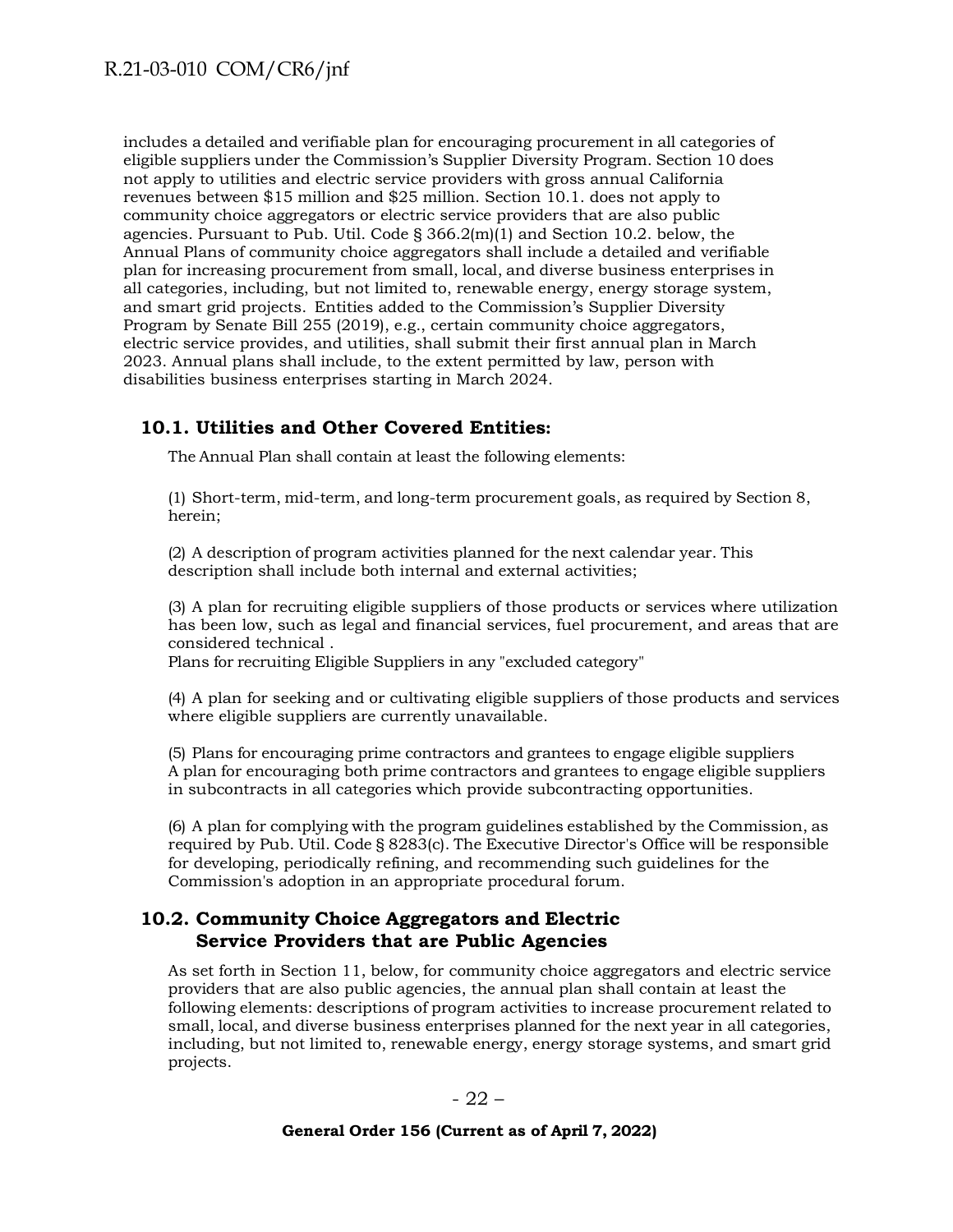## <span id="page-22-0"></span>**11. ANNUAL PLANS FOR COMMUNITY CHOICE AGGREGATORS AND ELECTRIC SERVICE PROVIDERS THAT ARE PUBLIC AGENCIES**

As set forth in D.22-04-035, community choice aggregators and electric service providers shall comply with similar annual plan requirements as utilities and other covered entities, except that these annual plan requirements may be modified to reflect limitations in the law applicable to public agencies, as well as the fact that, at this time, energy procurement represents the majority of expenses for a typical community choice aggregator and electric service providers. In addition, for community choice aggregators these annual plans are limited by statute to increasing procurement from small, local, and diverse business enterprises. Staff will meet with community choice aggregators, electric service providers that are also public agencies, and stakeholders to develop the annual plan requirements, as needed. Staff will provide a copy of any revised reporting requirements to community choice aggregators, electric service providers, stakeholders, and the service list of this proceeding (or successor proceeding related to GO 156). To the extent permitted by law, these annual plan requirements must continue to promote the state policy of increasing contracts with (1) eligible suppliers and (2) small, local, and diverse business enterprises. Community choice aggregators and electric service provides shall submit their first annual plan in March 2023.

### <span id="page-22-1"></span>**12. ANNUAL FORMS FOR SMALLER UTILITIES AND SMALLER ELECTRIC SERVICE PROVIDERS**

Pursuant to Pub. Util. Code § 8283(f), this section sets forth the rules that apply to smaller utilities and smaller electric service providers that fall within the Commission's Supplier Diversity Program pursuant to statute, i.e., those with gross annual California revenues between \$15 million and \$25 million. These smaller utilities and smaller electric service providers shall annually, on or before March 1, electronically submit a "simplified form" to the Commission's Executive Director. The information to be included in the form shall be developed by the Commission's staff together with these smaller utilities and smaller electric service providers, as set forth in D.22-04-035. The Commission's staff will provide a copy of this simplified form via email to the service list of Rulemaking 21-03-010 (or the successor proceeding). The reporting requirements in Section 9 and Section 10 do not necessary apply to these smaller utilities and smaller electric service providers. These smaller utilities and smaller electric service providers shall submit their first annual "simplified form" in March 2023.

## <span id="page-22-2"></span>**13. COMMISSION ANNUAL REPORT TO LEGISLATURE**

As required by Pub. Util. Code § 8283(e), the Commission shall provide an annual report to the Legislature (beginning January 1989) on the progress of activities undertaken by each utility or other covered entity to implement Pub. Util. Code § 366.2 and §§ 8281-8286 and this General Order.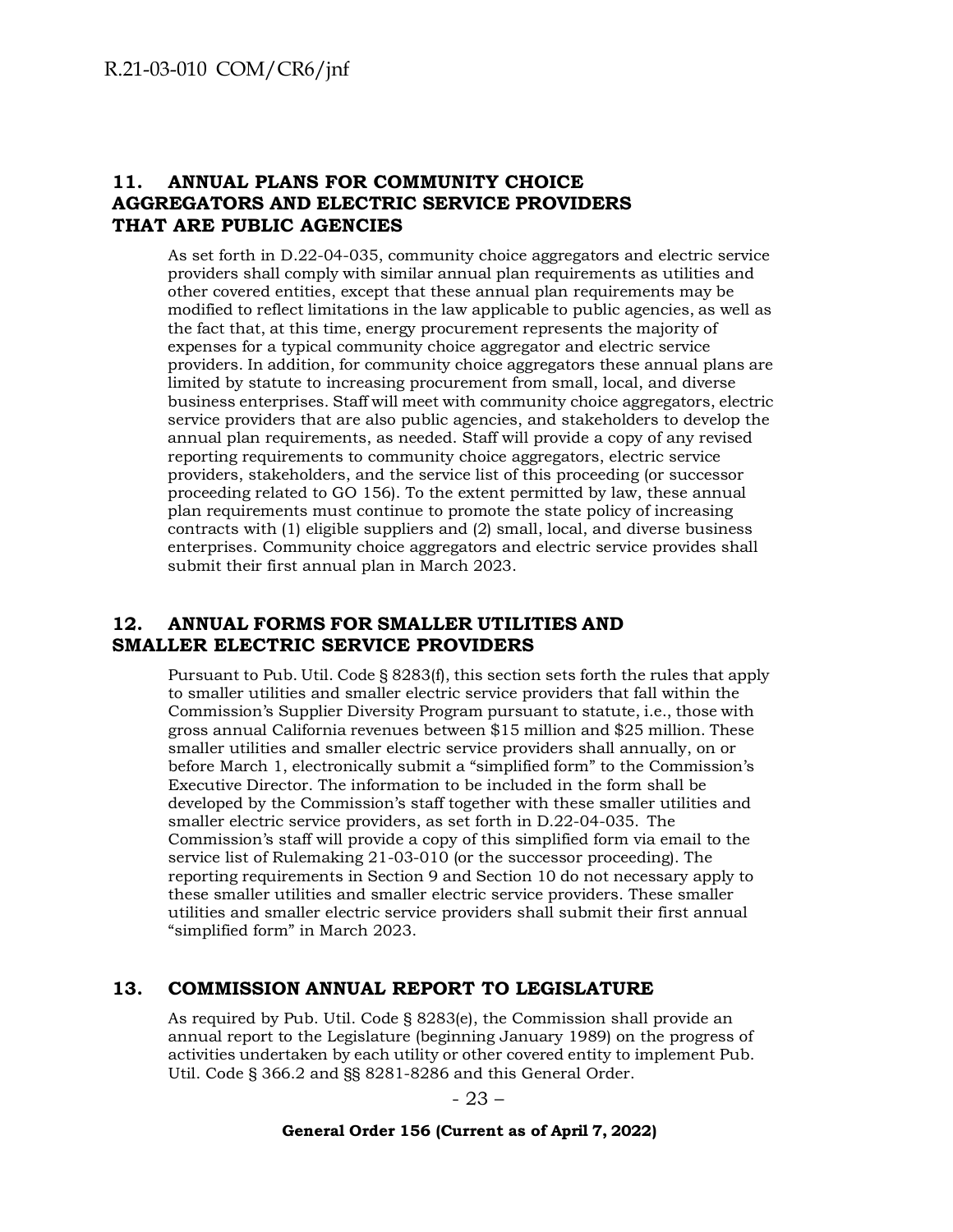In this annual report to the Legislature, the Commission shall recommend a program for carrying out the policy declared in the above-mentioned sections of the Pub. Util. Code, together with recommendations for any legislation it deems necessary or desirable to further that policy.

This annual report to the Legislature shall include recommendations to the utilities and other covered entities for the achievement of maximum results in implementing legislative policy and this General Order.

This annual report to the Legislature shall include information initially identified in Resolution Exec-001, which provides for monitoring and evaluation of the Supplier Clearinghouse "on a periodic basis." As part of this monitoring and evaluation of the Supplier Clearinghouse, the Commission's annual report to the Legislature will include an analysis of the existing contract between the Clearinghouse and the utilities (e.g., audits of revenues and expenditures associated with the certification program), as required by Resolution Exec-001.

# <span id="page-23-0"></span>**14. WORKFORCE DIVERSITY AND BOARD DIVERSITY REPORTING**

All utilities and other covered entities will include information regarding current reporting in other jurisdictions on workforce diversity and board diversity in annual reports, starting March 2023. The Commission's staff will develop further reporting requirement during a phase 2 of Rulemaking 21-03-010. The Commission's staff will provide the reporting requirements to the service list of Rulemaking 21-03-010 (or successor proceeding) and place the requirements on the Commission's webpage for GO 156.

## <span id="page-23-1"></span>**15. VOLUNTARY COMPLIANCE AND REPORTING**

The Commission supports all efforts to voluntarily comply with the state policy of increasing procurement from diverse suppliers set forth in Pub. Util. Code §§ 8281-8286.

Pub. Util. Code § 366.2(m)(3) encourages community choice aggregators with gross annual revenues under \$15 million to adopt a plan for increasing procurement from small, local, and diverse business enterprises in all categories.

Pub. Util. Code § 8283(e)(1) encourages certain small utilities and electric service providers, i.e., those with gross annual California revenues under \$15 million, to adopt a plan for increasing women, minority, disabled veteran, and LGBT business enterprise procurement.

Pub. Util. Code § 8283(e)(2) encourages exempt wholesale generators, distributed energy resource contractors, and energy storage system companies to adopt a plan for increasing women, minority, disabled veteran, and LGBT business enterprise procurement and to voluntarily report activity in this area to the Legislature on an annual basis. Cable television corporations and direct broadcast satellite providers were previously included in Pub. Util. Code § 8283(e)(2).